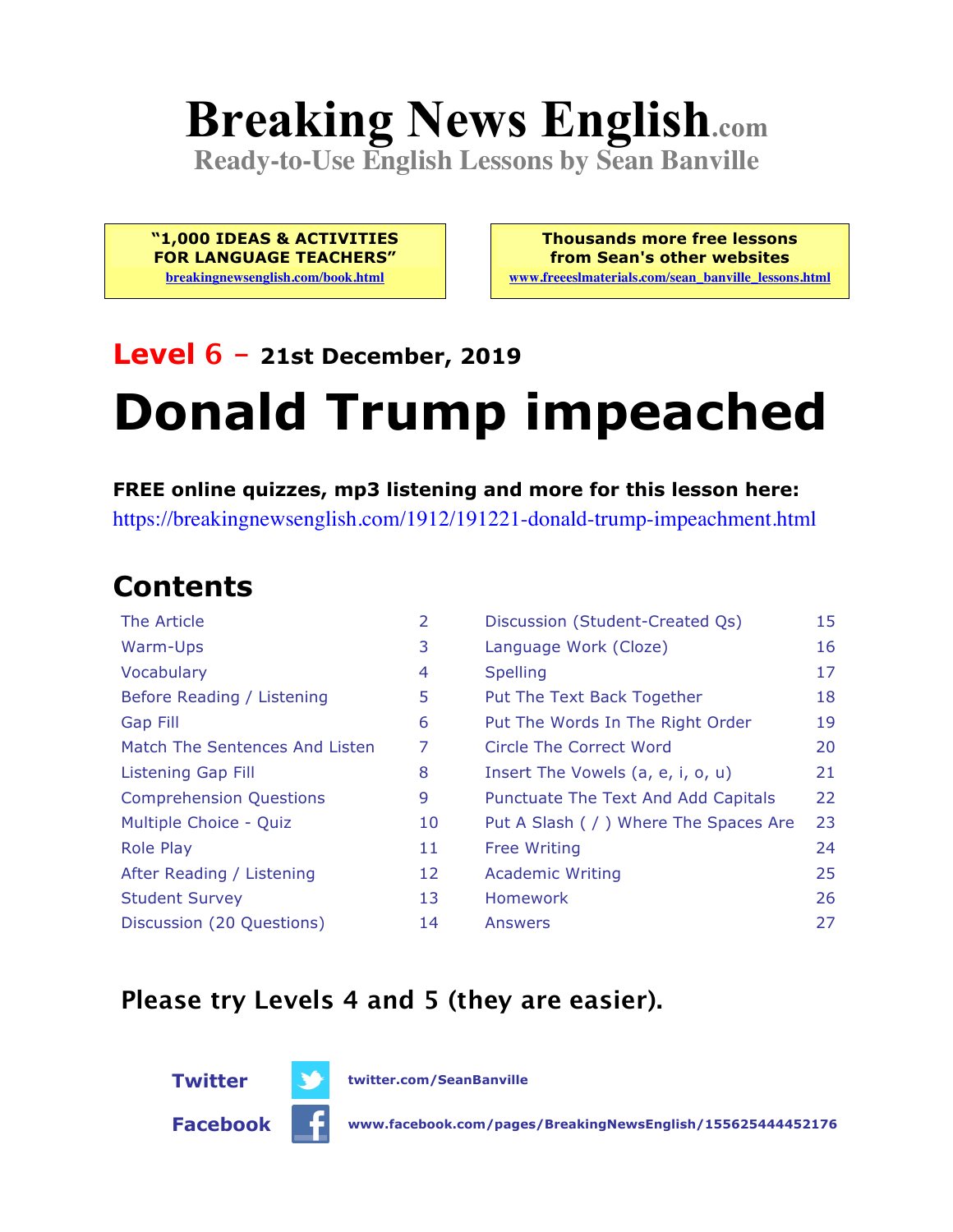### **THE ARTICLE**

From https://breakingnewsenglish.com/1912/191221-donald-trump-impeachment.html

Donald Trump has been impeached by the House of Representatives in the USA. The House took the historic step of impeaching the President. It is just the third time in history that a US president has been impeached. President Trump has been charged with abuse of power and obstruction of Congress. These represent the impeachable acts of "high crimes and misdemeanors," which could lead to his removal from power. This is unlikely, however, as the Republican-controlled US Congress has to vote in favor of that by a majority of two-thirds. House Speaker Nancy Pelosi said: "If we do not act now, we would be derelict in our duty. It is tragic that the President's reckless actions make impeachment necessary."

The impeachment is the culmination of a lengthy and acrimonious threemonth investigation into allegations that President Trump pressured Ukraine to investigate his political rivals for personal gain. Mr Trump has continually called the probe the greatest witch-hunt in history. Republicans also reacted angrily to the impeachment. Republican Barry Loudermilk compared the process to the fate of Jesus Christ at his death. He said: "Pontius Pilate afforded more rights to Jesus than Democrats have afforded this president in this process." Mr Trump said: "The Democrats are surrendering their majority, their dignity. They look like a bunch of fools." He tweeted: "They are not after me; they are after you."

Sources: https://edition.**cnn.com**/2019/12/18/politics/house-impeachment-vote/index.html https://www.**foxnews.com**/media/house-impeaches-trump-part-history-part-reality-show https://www.**bbc.com**/news/world-us-canada-50840934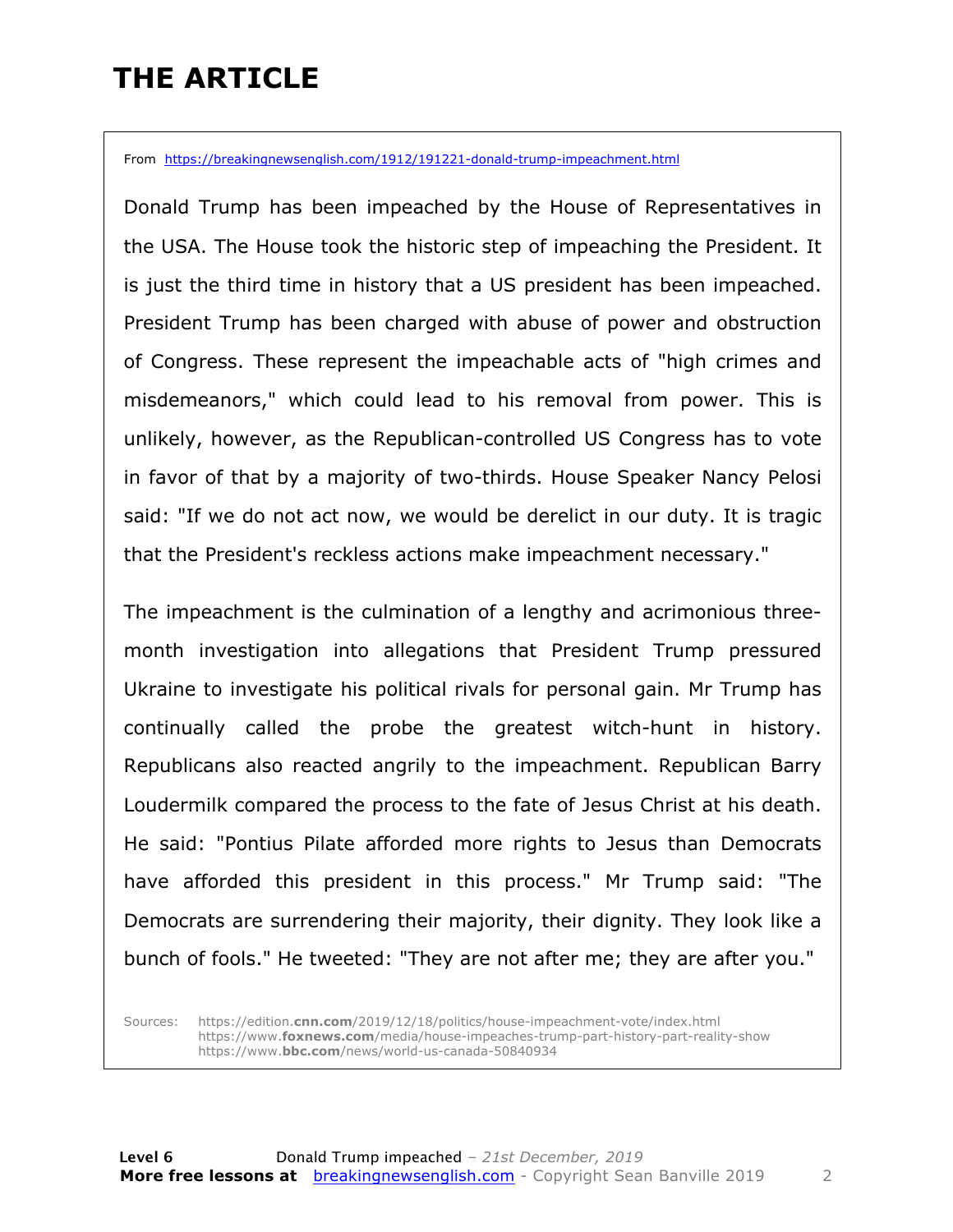#### **WARM-UPS**

**1. DONALD TRUMP:** Students walk around the class and talk to other students about Donald Trump. Change partners often and share your findings.

**2. CHAT:** In pairs / groups, talk about these topics or words from the article. What will the article say about them? What can you say about these words and your life?

impeachment / President Trump / historic / abuse / power / crimes / vote / tragic / culmination / allegations / investigation / rivals / death / majority / Jesus / fools

Have a chat about the topics you liked. Change topics and partners frequently.

**3. WITCH-HUNT:** Students A strongly believe the process to impeach and remove Donald Trump is a witch-hunt; Students B **strongly** believe it isn't. Change partners again and talk about your conversations.

4. PRESIDENT TRUMP: What do you think of Donald Trump's presidency? Complete this table with your partner(s). Change partners often and share what you wrote.

|                            | <b>Good Things</b> | <b>Bad Things</b> |
|----------------------------|--------------------|-------------------|
| Economy                    |                    |                   |
| <b>International Trade</b> |                    |                   |
| Foreign Policy             |                    |                   |
| War on Terror              |                    |                   |
| Immigration                |                    |                   |
| Climate Change             |                    |                   |

**5. HISTORY:** Spend one minute writing down all of the different words you associate with the word "history". Share your words with your partner(s) and talk about them. Together, put the words into different categories.

**6. PRESIDENTS:** Rank these with your partner. Put the best president at the top. Change partners often and share your rankings.

- Donald Trump
- Barack Obama
- George W Bush
- Bill Clinton
- John F Kennedy
- Franklin D Roosevelt
- Abraham Lincoln
- George Washington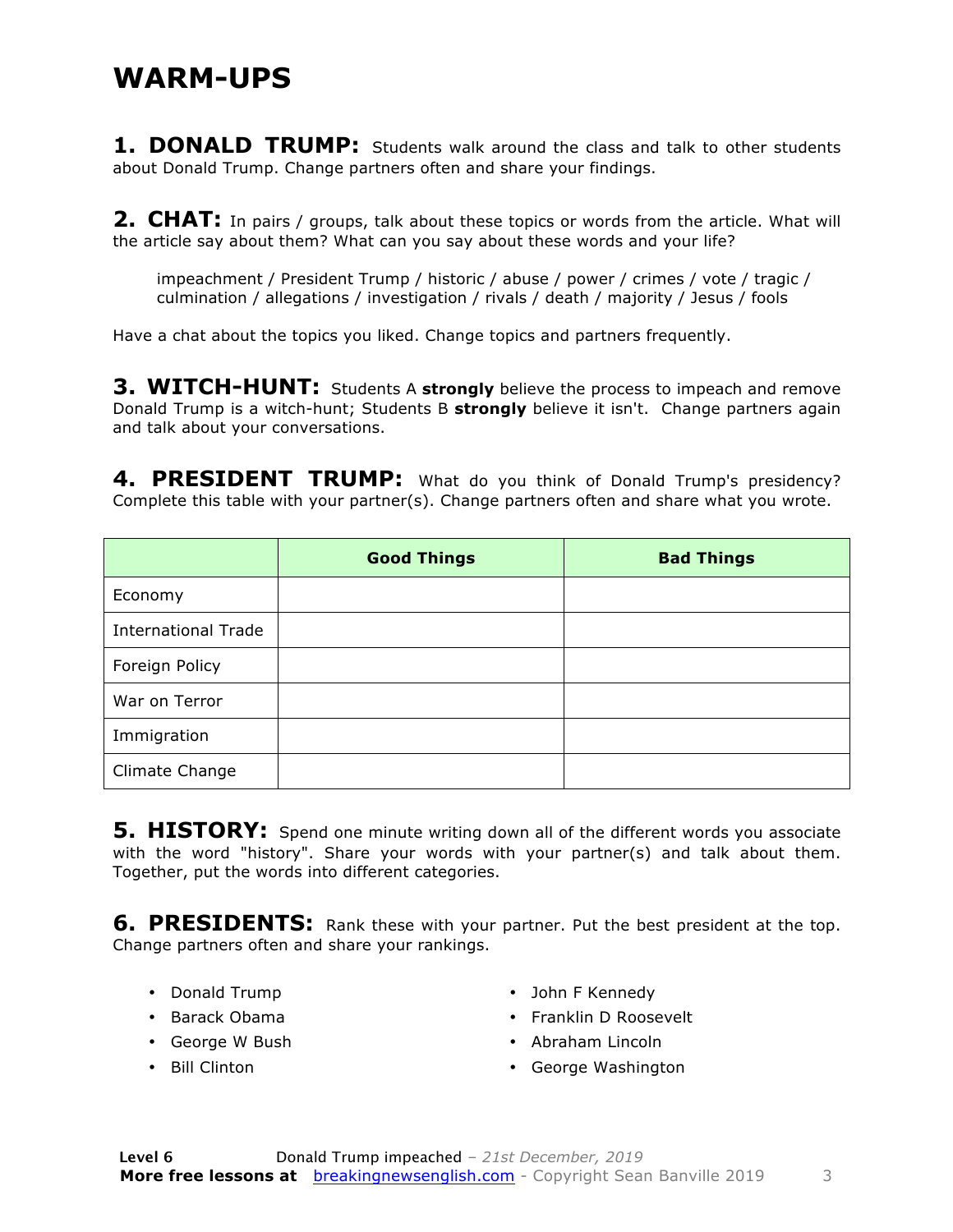### **VOCABULARY MATCHING**

#### **Paragraph 1**

| 1.  | historic     | a. | Shamefully careless in not having done what<br>one should have done.                                                    |
|-----|--------------|----|-------------------------------------------------------------------------------------------------------------------------|
| 2.  | abuse        | b. | Use something to bad effect or for a bad<br>purpose.                                                                    |
| 3.  | obstruction  | c. | A wrongdoing.                                                                                                           |
| 4.  | misdemeanors | d. | Famous or important in the past.                                                                                        |
| 5.  | majority     | e. | thinking or caring<br>Without<br>about<br>the<br>consequences of an action.                                             |
| 6.  | derelict     | f. | The action of getting in the way of someone<br>or something doing something.                                            |
| 7.  | reckless     | g. | The greater number of something.                                                                                        |
|     | Paragraph 2  |    |                                                                                                                         |
| 8.  | culmination  | h. | A person or thing competing with another<br>for the same objective or for superiority in<br>the same field of activity. |
| 9.  | acrimonious  | i. | A claim that someone has done something<br>illegal or wrong, usually one made without<br>proof.                         |
| 10. | allegations  | j. | A campaign directed against a person or<br>holding unorthodox or<br>group<br>unpopular<br>views.                        |
| 11. | rivals       | k. | The highest point of something, especially<br>reached after a long time.                                                |
| 12. | probe        | I. | Angry and bitter.                                                                                                       |
| 13. | witch-hunt   | m. | The state or quality of being worthy of<br>honor or respect.                                                            |
| 14. | dignity      | n. | An investigation into a crime or other<br>matter.                                                                       |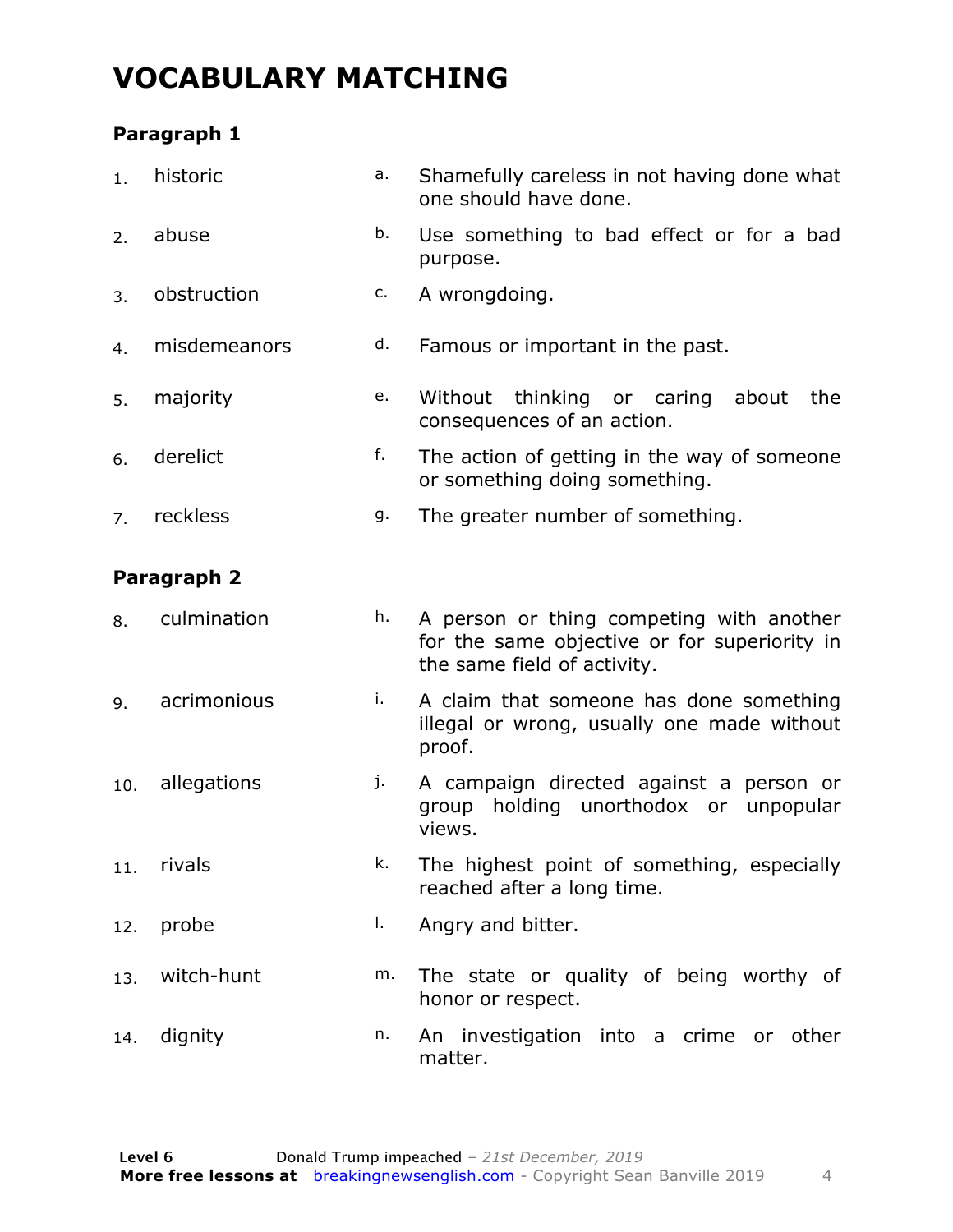### **BEFORE READING / LISTENING**

From https://breakingnewsenglish.com/1912/191221-donald-trump-impeachment.html

#### **1. TRUE / FALSE:** Read the headline. Guess if a-h below are true (T) or false (F).

- a. The US Congress has impeached U.S. President Trump. **T / F**
- b. It is the third time a U.S. president has been impeached. **T / F**
- c. President Trump has been impeached for committing "low crimes". **T / F**
- d. Nancy Pelosi said her duty is to be derelict. **T / F**
- e. The impeachment process has taken three years so far. **T / F**
- f. President Trump has called his impeachment a "witch-hunt". **T / F**
- g. A Republican suggested Jesus Christ was treated better than Mr Trump. **T / F**
- h. President Trump tweeted that Democrats were after the US people. **T / F**

#### **2. SYNONYM MATCH:**

Match the following synonyms. The words in **bold** are from the news article.

- **1. step**
- **2. misuse**
- **3. unlikely**
- **4. derelict**
- **5. reckless**
- **6. culmination**
- **7. rivals**
- **8. fate**
- **9. surrendering**
- **10. bunch**
- a. irresponsible
- b. negligent
- c. giving up
- d. exploitation
- e. adversaries
- f. destiny
- g. improbable
- h. group
- i. action
- j. climax

#### **3. PHRASE MATCH:** (Sometimes more than one choice is possible.)

- 1. It is just the third
- 2. Trump has been charged with
- 3. lead to his removal
- 4. a majority of
- 5. the President's reckless
- 6. a lengthy and acrimonious
- 7. investigate his political
- 8. the greatest witch-
- 9. Pontius Pilate afforded more rights
- 10. They look like a bunch of
- a. to Jesus
- b. actions
- c. three-month investigation
- d. hunt in history
- e. from power
- f. abuse of power
- g. fools
- h. two-thirds
- i. rivals
- j. time in history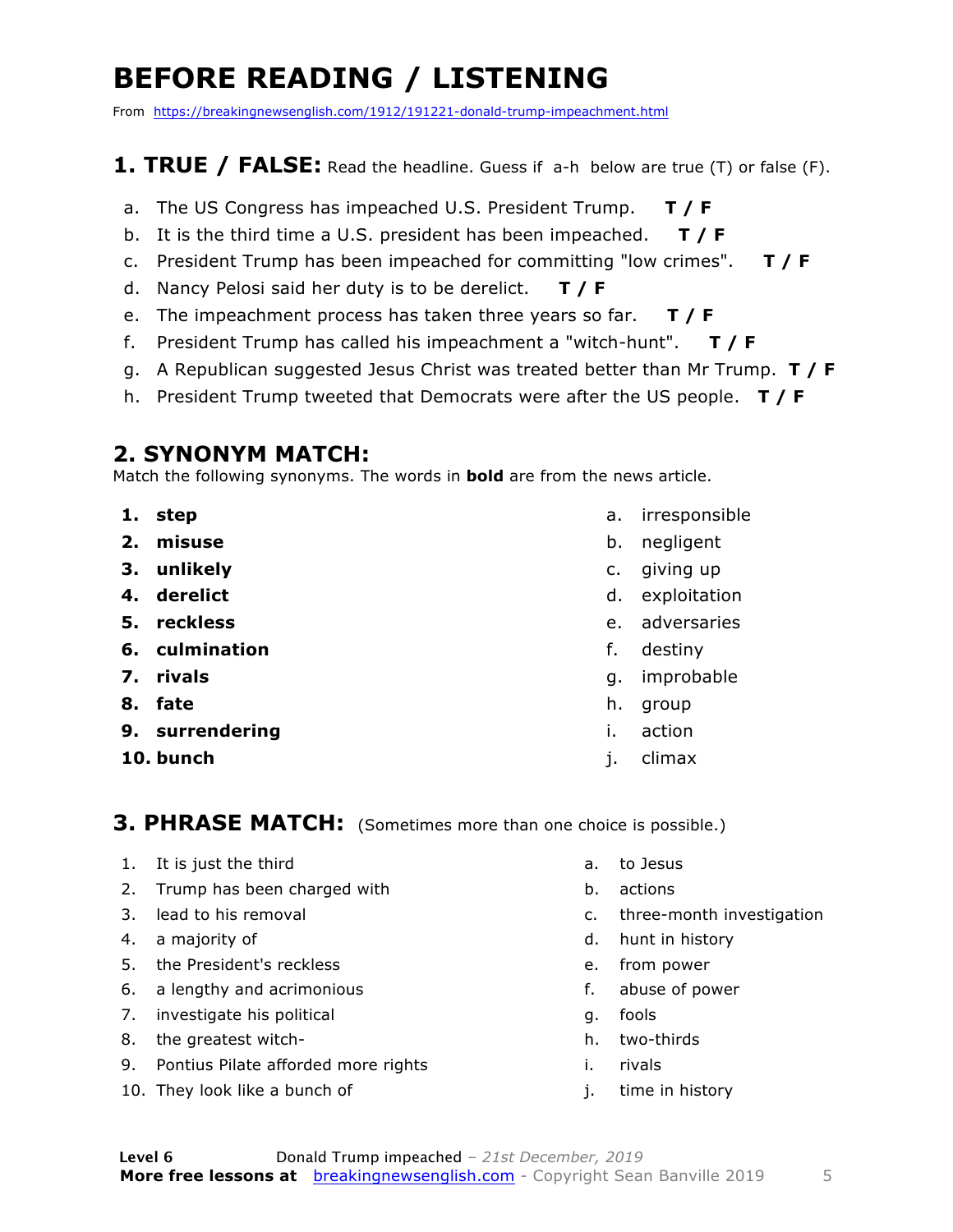### **GAP FILL**

From https://breakingnewsenglish.com/1912/191221-donald-trump-impeachment.html

Donald Trump has been impeached by the House of Representatives in the USA. The House took the (1) \_\_\_\_\_\_\_\_\_\_\_\_ step of impeaching the President. It is (2) \_\_\_\_\_\_\_\_\_\_\_\_\_\_\_\_ the third time in history that a US president has been impeached. President Trump has been charged with (3) \_\_\_\_\_\_\_\_\_\_\_\_ of power and obstruction of Congress. These represent the impeachable (4) \_\_\_\_\_\_\_\_\_\_\_\_ of "high crimes and misdemeanors," which could lead to his  $(5)$  \_\_\_\_\_\_\_\_\_\_\_\_\_\_\_ from power. This is unlikely, however, as the Republican-controlled US Congress has to vote in favor of that by a (6) \_\_\_\_\_\_\_\_\_\_\_\_ of two-thirds. House Speaker Nancy Pelosi said: "If we do not act now, we would be (7) \_\_\_\_\_\_\_\_\_\_\_\_ in our duty. It is tragic that the President's (8) \_\_\_\_\_\_\_\_\_\_\_\_ actions make impeachment necessary." *abuse removal reckless historic derelict acts just majority*

The impeachment is the (9) \_\_\_\_\_\_\_\_\_\_\_\_\_\_ of a lengthy and acrimonious three-month investigation into allegations that President Trump (10) \_\_\_\_\_\_\_\_\_\_\_\_\_\_\_ Ukraine to investigate his political rivals for personal (11) \_\_\_\_\_\_\_\_\_\_\_\_\_\_. Mr Trump has continually called the probe the greatest (12) \_\_\_\_\_\_\_\_\_\_\_\_ in history. Republicans also reacted angrily to the impeachment. Republican Barry Loudermilk compared the process to the (13) \_\_\_\_\_\_\_\_\_\_\_\_ of Jesus Christ at his death. He said: "Pontius Pilate afforded more rights to Jesus than Democrats have afforded this president in this  $(14)$  \_\_\_\_\_\_\_\_\_\_\_\_\_." Mr Trump said: "The Democrats are surrendering their majority, their (15) \_\_\_\_\_\_\_\_\_\_\_\_. They look like a (16) \_\_\_\_\_\_\_\_\_\_\_\_ of fools." He tweeted: "They are not after me; they are after you." *process gain bunch culmination fate dignity pressured witch-hunt*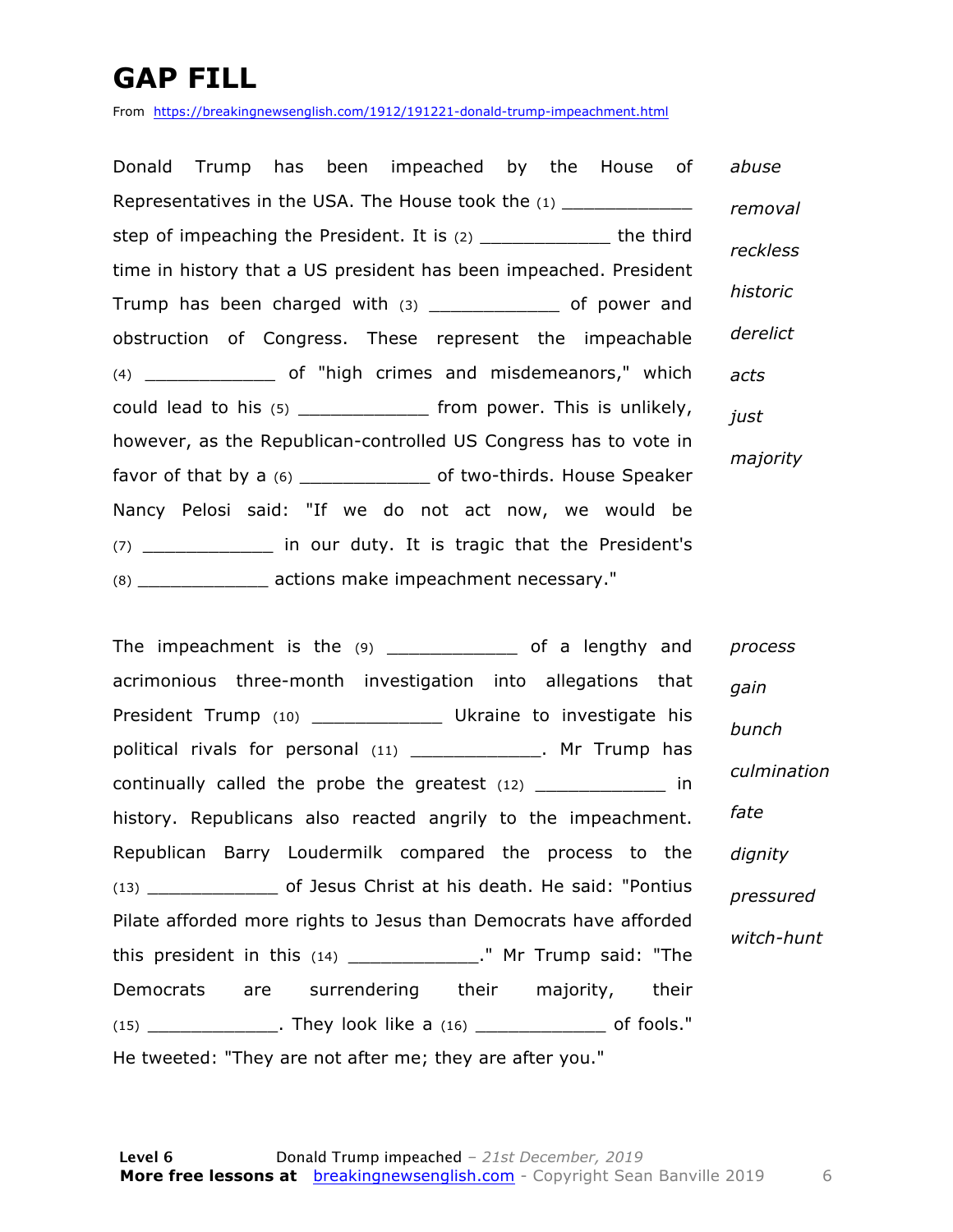#### **LISTENING – Guess the answers. Listen to check.**

From https://breakingnewsenglish.com/1912/191221-donald-trump-impeachment.html

| 1) by the House of Representatives in the USA. The House took __________________                              |
|---------------------------------------------------------------------------------------------------------------|
| a. the history step                                                                                           |
| b. the histrionic step<br>c. the historian step                                                               |
| d. the historic step                                                                                          |
| 2) a US president has been impeached. President Trump has been charged with _____                             |
| a. abuser of powder                                                                                           |
| b. abuse off power                                                                                            |
| c. abuser of power<br>d. abuse of power                                                                       |
| 3) high crimes and misdemeanors which could lead to his _______                                               |
| a. remove all from power                                                                                      |
| b. rim move all from power                                                                                    |
| c. ream oval from power                                                                                       |
| d. removal from power                                                                                         |
| 4) he Republican-controlled US Congress has to vote in favor of that by a majority _____<br>a. off two-thirds |
| b. on two-thirds                                                                                              |
| c. of two-thirds                                                                                              |
| d. or two-thirds                                                                                              |
| 5) If we do not act now, we would be _______ duty<br>a. derelict on our                                       |
| b. derelict in our                                                                                            |
| c. derelict in your                                                                                           |
| d. derelict on your                                                                                           |
| 6) impeachment is the culmination of a lengthy and acrimonious three-                                         |
| a. month investigate in<br>b. month invest litigation                                                         |
| c. month investigation                                                                                        |
| d. month in yest in nation                                                                                    |
| 7) Trump pressured Ukraine to investigate his political rivals ______                                         |
| a. for personal gain                                                                                          |
| b. for personal grain<br>c. for personal game                                                                 |
| d. for personal glare                                                                                         |
| 8) Mr Trump has continually called the probe the greatest _______                                             |
| a. which hunt in history                                                                                      |
| b. witch-hunt in history<br>c. which hunting history                                                          |
| d. witch-hunting history                                                                                      |
| 9) Republican Barry Loudermilk compared the process to _______ Jesus Christ                                   |
| a. the fate of                                                                                                |
| b. the fete of                                                                                                |
| c. the fit of<br>d. the feet of                                                                               |
| 10) Mr Trump said: "The Democrats are surrendering their majority, _______                                    |
| a. their dignify                                                                                              |
| b. their signify                                                                                              |
| c. their dignity                                                                                              |
| d. their digital                                                                                              |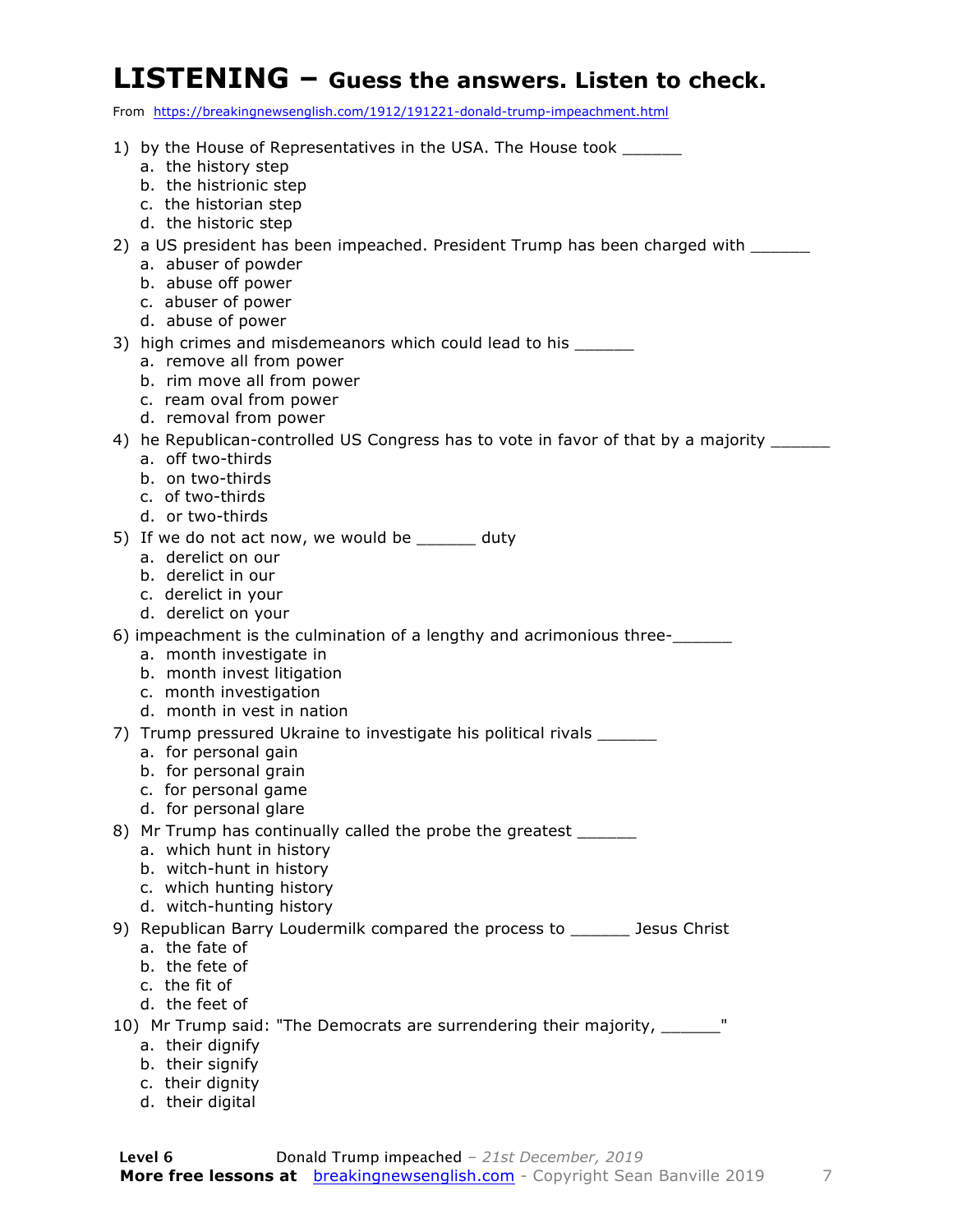#### **LISTENING – Listen and fill in the gaps**

From https://breakingnewsenglish.com/1912/191221-donald-trump-impeachment.html

Donald Trump has been impeached by the House of Representatives in the USA. The House took (1) and the settlement of impeaching the President. It is just the third time in history that a US president has been impeached. President Trump has been charged with (2) \_\_\_\_\_\_\_\_\_\_\_\_\_\_\_\_\_\_\_ and obstruction of Congress. These represent the impeachable acts of "high crimes and misdemeanors," which could lead  $(3)$  \_\_\_\_\_\_\_\_\_\_\_\_\_\_\_\_\_\_\_\_\_\_\_\_\_\_ from power. This is unlikely, however, as the Republican-controlled US Congress has to (4) \_\_\_\_\_\_\_\_\_\_\_\_\_\_\_\_\_\_\_\_\_\_\_\_ of that by a majority of two-thirds. House Speaker Nancy Pelosi said: "If we do  $(5)$  and  $(6)$  we would  $(6)$  and  $(7)$  and  $(8)$  and  $(9)$  and  $(10)$  and  $(11)$ is tragic that the President's reckless actions make impeachment necessary."

The impeachment is the culmination  $(7)$  and acrimonious three-month investigation into allegations that President Trump pressured Ukraine to investigate (8) pressured Ukraine to investigate (8) gain. Mr Trump has continually called the (9) The matrix witchhunt in history. Republicans also (10) \_\_\_\_\_\_\_\_\_\_\_\_\_\_\_\_\_\_\_\_\_\_\_\_ the impeachment. Republican Barry Loudermilk compared the process to the fate of Jesus Christ at his death. He said: "Pontius Pilate (11) \_\_\_\_\_\_\_\_\_\_\_\_\_\_\_\_\_\_\_\_\_\_\_\_\_\_\_ to Jesus than Democrats have afforded this president in this process." Mr Trump said: "The Democrats are surrendering their majority, their dignity. They look like a  $(12)$  dividend  $\blacksquare$ He tweeted: "They are not after me; they are after you."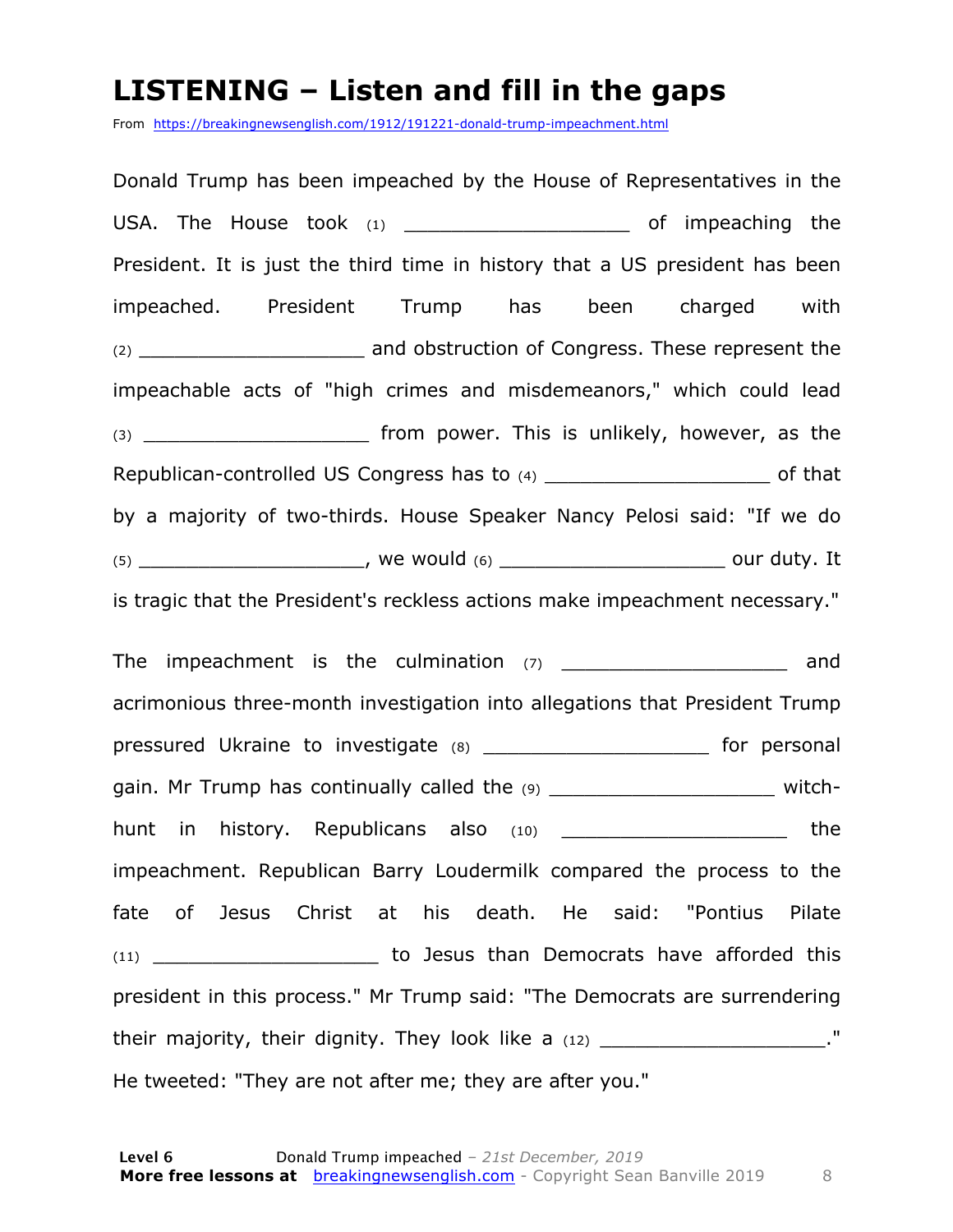### **COMPREHENSION QUESTIONS**

From https://breakingnewsenglish.com/1912/191221-donald-trump-impeachment.html

- 1. How many previous presidents have been impeached?
- 2. What has President Trump been accused of abusing?
- 3. What impeachable act is Mr Trump accused of besides misdemeanors?
- 4. What majority is needed in Congress to remove a president?
- 5. What did Nancy Pelosi say President Trump's actions were?
- 6. How long was the impeachment process?
- 7. Who is President Trump accused of asking Ukraine to investigate?
- 8. What did President Trump call the impeachment?
- 9. Who did a Republican say was treated better than President Trump?
- 10. Who did President Trump say the Democrats were after?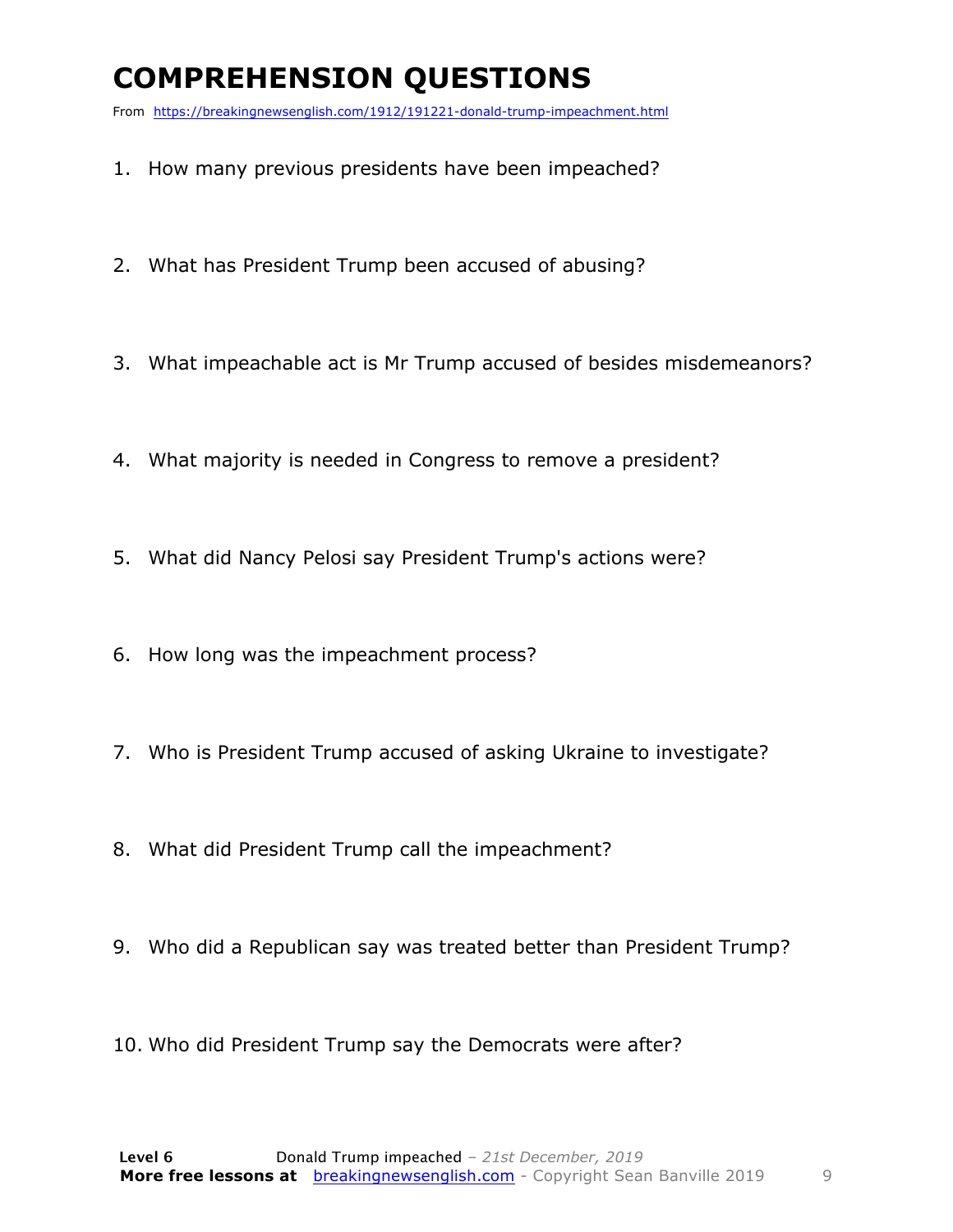## **MULTIPLE CHOICE - QUIZ**

From https://breakingnewsenglish.com/1912/191221-donald-trump-impeachment.html

1) How many previous presidents

have been impeached?

- a) three
- b) two
- c) four
- d) one

2) What has President Trump been accused of abusing?

- a) the White House
- b) workers
- c) people
- d) power

3) What impeachable act is Mr Trump accused of besides misdemeanors?

- a) theft
- b) corruption
- c) high crimes
- d) espionage
- 4) What majority is needed in
- Congress to remove a president?
- a) a two-thirds majority
- b) 51%
- c) a three-quarters majority
- d) sixty per cent of the vote
- 5) What did Nancy Pelosi say President Trump's actions were?
- a) idiotic
- b) reckless
- c) brainless
- d) dangerous

6) How long was the impeachment process?

- a) three months
- b) four months
- c) two months
- d) five months

7) Who is President Trump accused of asking Ukraine to investigate?

- a) President Putin
- b) North Korea
- c) his political rivals
- d) Mexico's leader
- 8) What did President Trump call the impeachment?
- a) a witch-hunt
- b) a joke
- c) sick
- d) fake news
- 9) Who did a Republican say was
- treated better than President Trump?
- a) Mexico's leader
- b) North Korea's leader
- c) Barack Obama
- d) Jesus Christ

10) Who did President Trump say the Democrats were after?

- a) car workers
- b) Republicans
- c) the American people
- d) social media visitors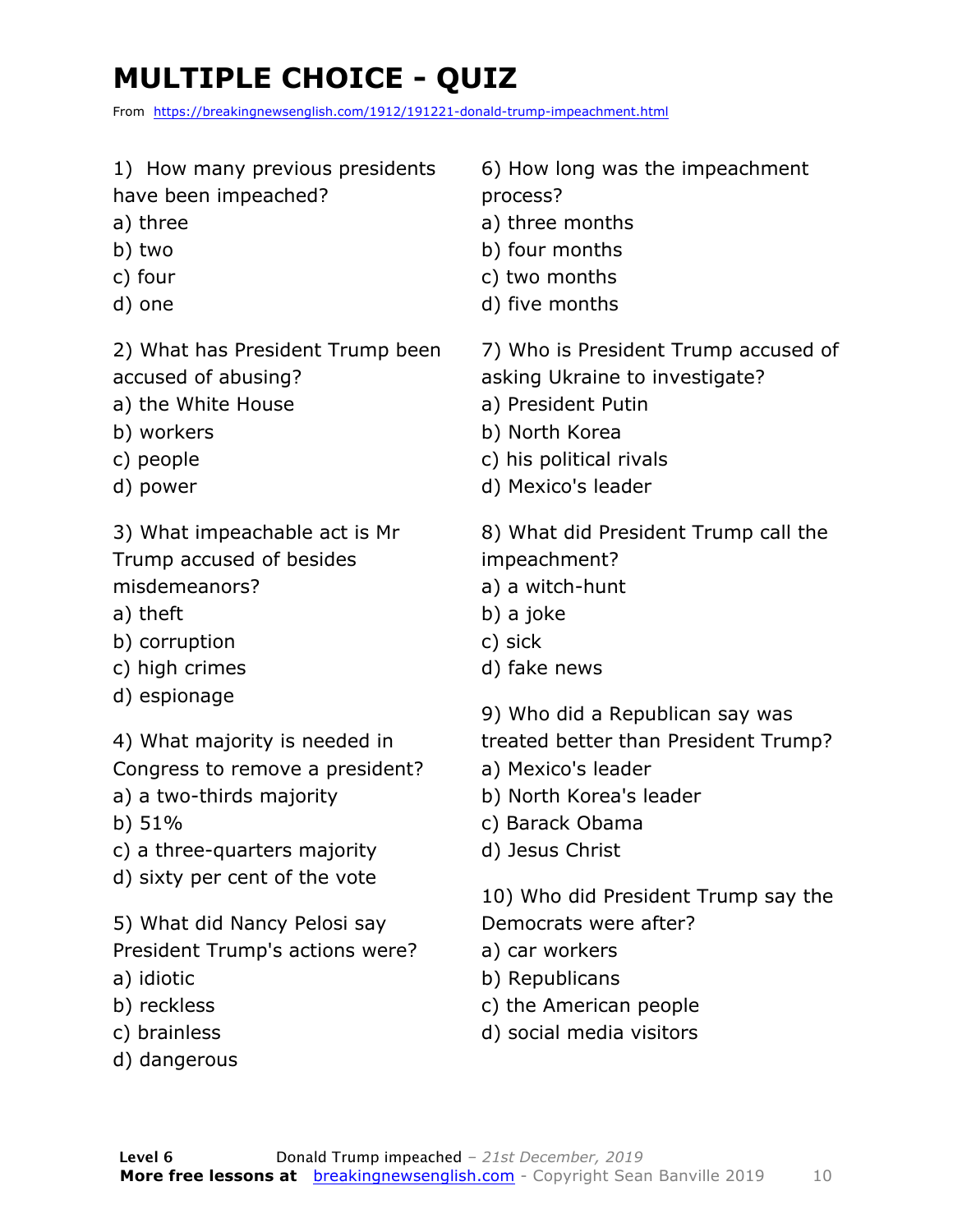### **ROLE PLAY**

From https://breakingnewsenglish.com/1912/191221-donald-trump-impeachment.html

#### **Role A – Donald Trump**

You think Donald Trump is the best world leader. Tell the others three reasons why. Tell them what is wrong with their leaders. Also, tell the others which is the least effective of these (and why): Queen Elizabeth II, Vladimir Putin or Narendra Modi.

#### **Role B – Queen Elizabeth II**

You think Queen Elizabeth II is the best world leader. Tell the others three reasons why. Tell them what is wrong with their leaders. Also, tell the others which is the least effective of these (and why): Donald Trump, Vladimir Putin or Narendra Modi.

#### **Role C – Vladimir Putin**

You think Vladimir Putin is the best world leader. Tell the others three reasons why. Tell them what is wrong with their leaders. Also, tell the others which is the least effective of these (and why): Queen Elizabeth II, Donald Trump or Narendra Modi.

#### **Role D – Narendra Modi**

You think Narendra Modi is the best world leader. Tell the others three reasons why. Tell them what is wrong with their leaders. Also, tell the others which is the least effective of these (and why): Queen Elizabeth II, Vladimir Putin or Donald Trump.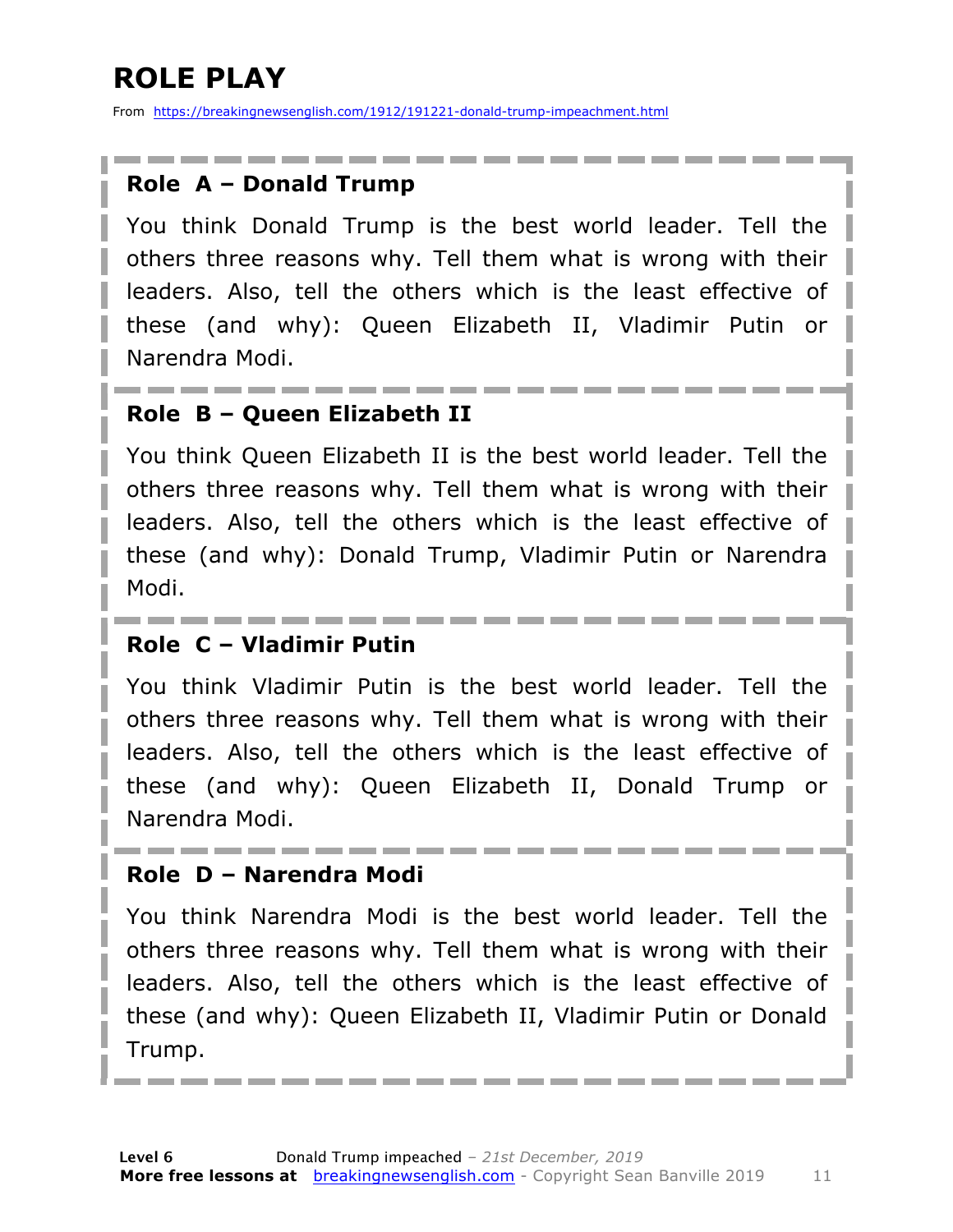## **AFTER READING / LISTENING**

From https://breakingnewsenglish.com/1912/191221-donald-trump-impeachment.html

**1. WORD SEARCH:** Look in your dictionary / computer to find collocates, other meanings, information, synonyms … for the words 'president' and 'abuse'.

| president | abuse |
|-----------|-------|
|           |       |
|           |       |
|           |       |

- Share your findings with your partners.
- Make questions using the words you found.
- Ask your partner / group your questions.

**2. ARTICLE QUESTIONS:** Look back at the article and write down some questions you would like to ask the class about the text.

- Share your questions with other classmates / groups.
- Ask your partner / group your questions.

**3. GAP FILL:** In pairs / groups, compare your answers to this exercise. Check your answers. Talk about the words from the activity. Were they new, interesting, worth learning…?

**4. VOCABULARY:** Circle any words you do not understand. In groups, pool unknown words and use dictionaries to find their meanings.

**5. TEST EACH OTHER:** Look at the words below. With your partner, try to recall how they were used in the text:

| $\cdot$ lengthy |
|-----------------|
| $\cdot$ gain    |
| • compared      |
| • process       |
| • dignity       |
| $\cdot$ after   |
|                 |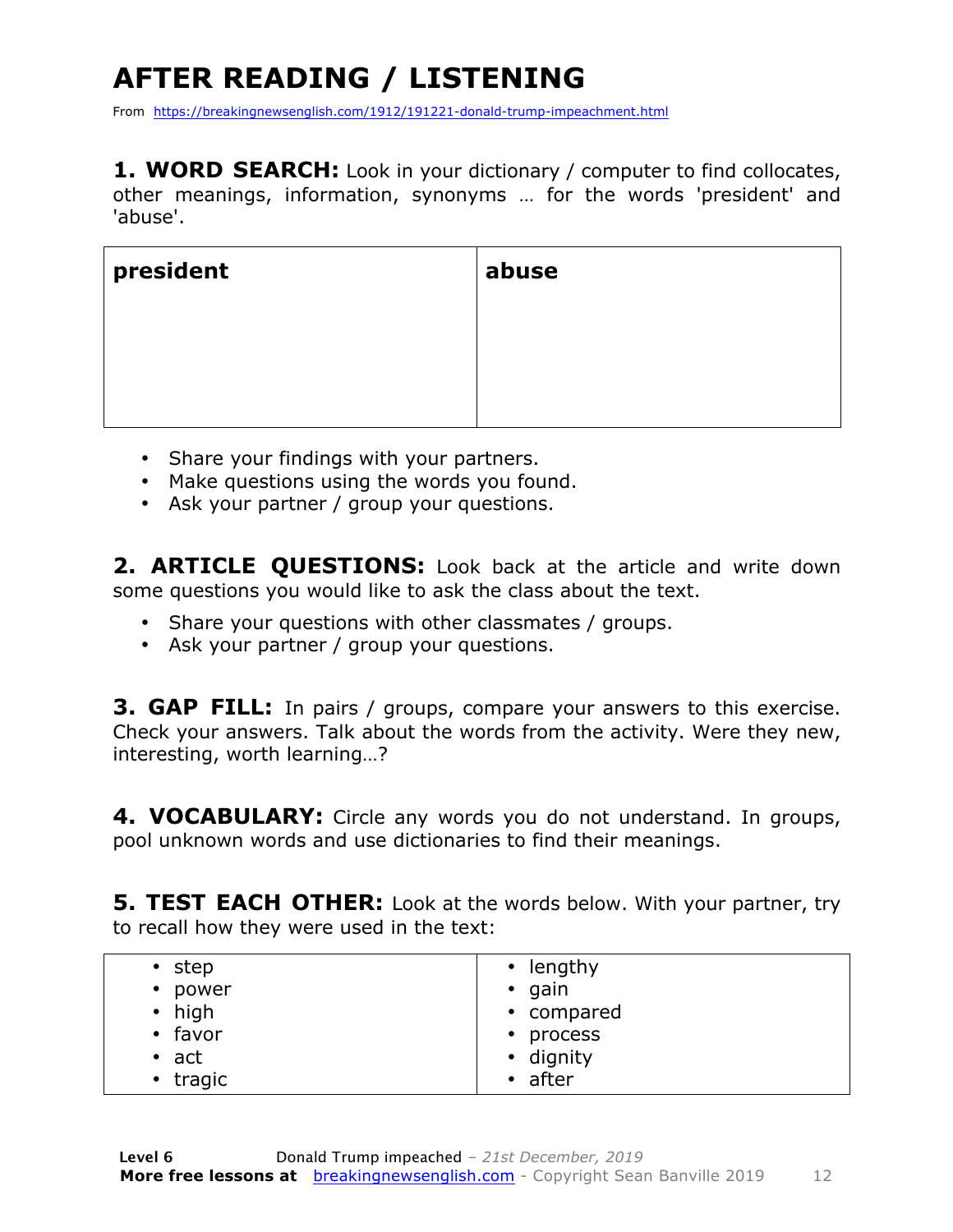### **DONALD TRUMP SURVEY**

From https://breakingnewsenglish.com/1912/191221-donald-trump-impeachment.html

Write five GOOD questions about Donald Trump in the table. Do this in pairs. Each student must write the questions on his / her own paper.

When you have finished, interview other students. Write down their answers.

|      | STUDENT 1 | STUDENT 2 | STUDENT 3 |
|------|-----------|-----------|-----------|
| Q.1. |           |           |           |
| Q.2. |           |           |           |
| Q.3. |           |           |           |
| Q.4. |           |           |           |
| Q.5. |           |           |           |

- Now return to your original partner and share and talk about what you found out. Change partners often.
- Make mini-presentations to other groups on your findings.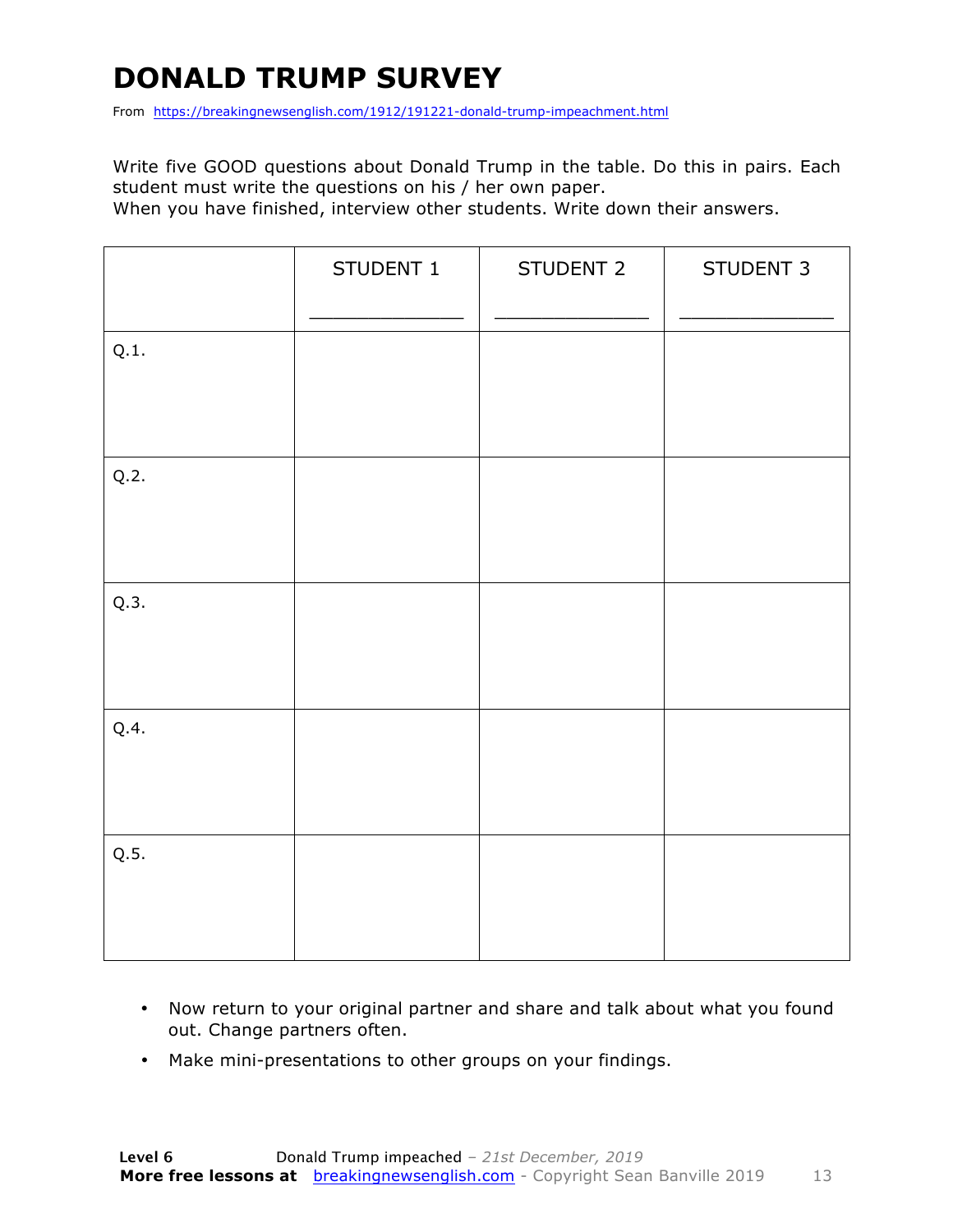### **DONALD TRUMP DISCUSSION**

STUDENT A's QUESTIONS (Do not show these to student B)

- 1. What did you think when you read the headline?
- 2. What images are in your mind when you hear the word 'president'?
- 3. What do you know about President Trump being impeached?
- 4. What do you think of President Trump?
- 5. What is behind the impeachment?
- 6. What do you think of U.S. politics?
- 7. Has Donald Trump been a force for good in the world?
- 8. What are Donald Trump's biggest successes?
- 9. What three adjectives best describe Donald Trump, and why?
- 10. What advice do you have for Donald Trump?

*Donald Trump impeached – 21st December, 2019* Thousands more free lessons at breakingnewsenglish.com

-----------------------------------------------------------------------------

### **DONALD TRUMP DISCUSSION**

STUDENT B's QUESTIONS (Do not show these to student A)

- 11. Did you like reading this article? Why/not?
- 12. What do you think of when you hear the word 'history'?
- 13. What do you think about what you read?
- 14. Do you think Donald Trump should be removed from office?
- 15. Is Donald Trump better than Barack Obama?
- 16. Why might some people not like Donald Trump?
- 17. Do you think the impeachment is part of a witch-hunt?
- 18. How would you assess Donald Trump's character?
- 19. Will Donald Trump win the 2020 election?
- 20. What questions would you like to ask Donald Trump?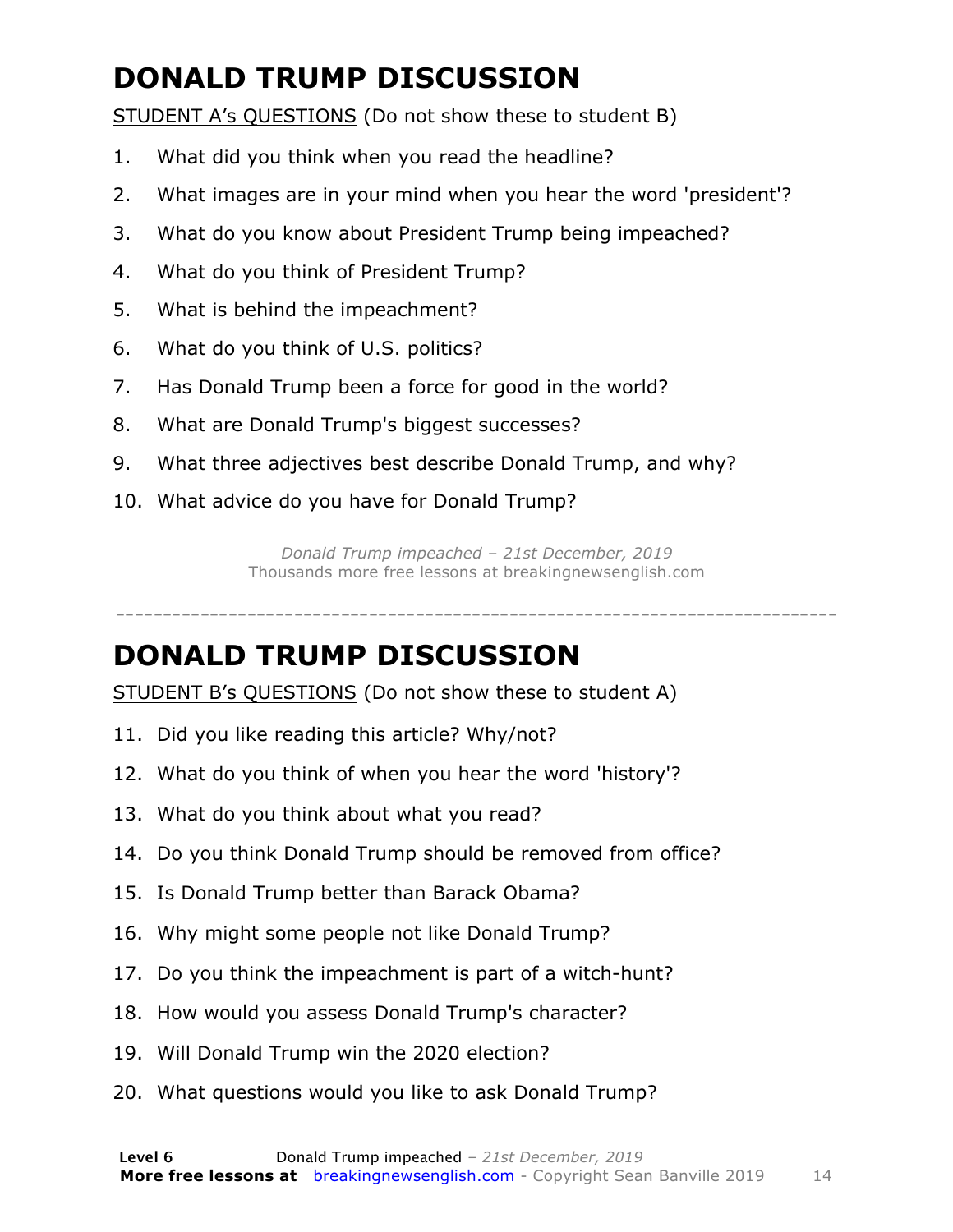### **DISCUSSION (Write your own questions)**

STUDENT A's QUESTIONS (Do not show these to student B)

| 1. |                                                                                                                       |
|----|-----------------------------------------------------------------------------------------------------------------------|
|    |                                                                                                                       |
| 2. |                                                                                                                       |
|    |                                                                                                                       |
| 3. | <u> 1989 - Johann Barn, mars ar breithinn ar chuid ann an t-Alban ann an t-Alban ann an t-Alban ann an t-Alban an</u> |
|    |                                                                                                                       |
| 4. |                                                                                                                       |
|    |                                                                                                                       |
| 5. |                                                                                                                       |
|    |                                                                                                                       |
| 6. |                                                                                                                       |
|    | Convright © breaking newsenglish com 2019                                                                             |
|    |                                                                                                                       |

Copyright © breakingnewsenglish.com 2019

### **DISCUSSION (Write your own questions)**

STUDENT B's QUESTIONS (Do not show these to student A)

| 1. |                                                                                                                         |  |  |
|----|-------------------------------------------------------------------------------------------------------------------------|--|--|
|    |                                                                                                                         |  |  |
| 2. | <u> 1980 - Andrea Stationer, fransk politiker (d. 1980)</u>                                                             |  |  |
| 3. |                                                                                                                         |  |  |
|    |                                                                                                                         |  |  |
| 4. | <u> 1980 - Jan Samuel Barbara, margaret eta idazlea (h. 1980).</u>                                                      |  |  |
| 5. | <u> 1986 - Johann Stoff, deutscher Stoffen und der Stoffen und der Stoffen und der Stoffen und der Stoffen und der </u> |  |  |
|    |                                                                                                                         |  |  |
| 6. | <u> 1989 - Johann John Stone, market fan it ferskearre fan it ferskearre fan it ferskearre fan it ferskearre fan i</u>  |  |  |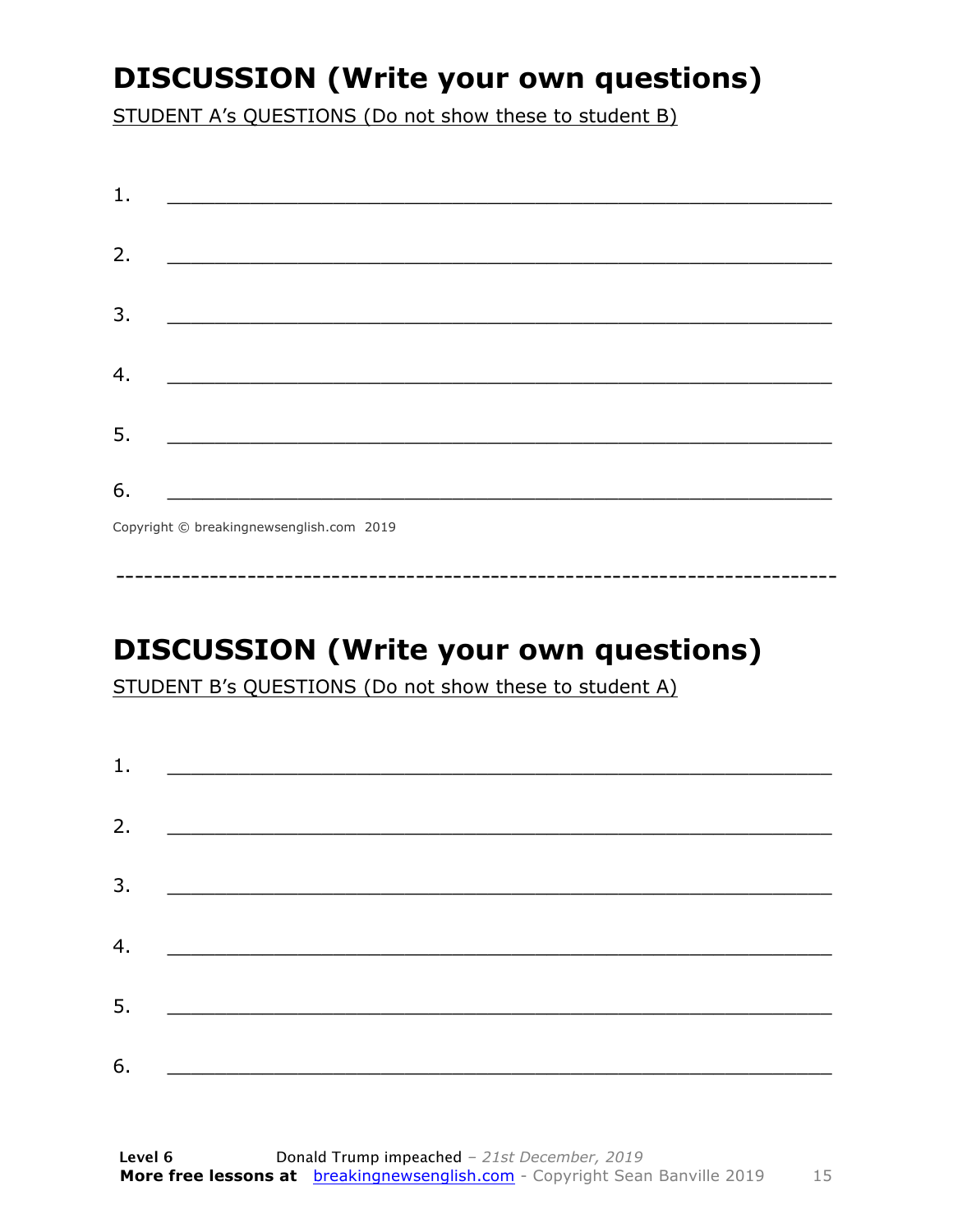### **LANGUAGE - CLOZE**

From https://breakingnewsenglish.com/1912/191221-donald-trump-impeachment.html

Donald Trump has been impeached by the House of Representatives in the USA. The House took the  $(1)$  \_\_\_\_ step of impeaching the President. It is just the third time in history that a US president has been impeached. President Trump has been charged with (2) \_\_\_\_ of power and obstruction of Congress. These represent the impeachable acts of " $(3)$  \_\_\_\_ crimes and misdemeanors," which could lead to his (4) \_\_\_\_ from power. This is unlikely, however, as the Republican-controlled US Congress has to vote (5) favor of that by a majority of two-thirds. House Speaker Nancy Pelosi said: "If we do not act now, we would be  $(6)$  \_\_\_\_ in our duty. It is tragic that the President's reckless actions make impeachment necessary."

The impeachment is the  $(7)$  of a lengthy and acrimonious three-month investigation into allegations that President Trump pressured Ukraine to investigate his political rivals for personal  $(8)$  \_\_\_\_\_. Mr Trump has continually called the probe the greatest (9) \_\_\_\_ in history. Republicans also reacted angrily to the impeachment. Republican Barry Loudermilk compared the process to the (10) of Jesus Christ at his death. He said: "Pontius Pilate afforded more rights to Jesus than Democrats have (11) \_\_\_\_\_ this president in this process." Mr Trump said: "The Democrats are surrendering their majority, their dignity. They look like a (12) \_\_\_\_ of fools." He tweeted: "They are not after me; they are after you."

#### **Put the correct words from the table below in the above article.**

| 1.  | (a) | historic   | (b) | history     | (c) | historian  | (d) | histrionic  |
|-----|-----|------------|-----|-------------|-----|------------|-----|-------------|
| 2.  | (a) | abuser     | (b) | abusive     | (c) | abuse      | (d) | abuses      |
| 3.  | (a) | low        | (b) | wide        | (c) | high       | (d) | deep        |
| 4.  | (a) | quit       | (b) | sacked      | (c) | dropped    | (d) | removal     |
| 5.  | (a) | in         | (b) | on          | (c) | of         | (d) | at          |
| 6.  | (a) | abandoned  | (b) | derelict    | (c) | destroyed  | (d) | rundown     |
| 7.  | (a) | domination | (b) | abomination | (c) | rumination | (d) | culmination |
| 8.  | (a) | again      | (b) | gain        | (c) | regain     | (d) | ongoing     |
| 9.  | (a) | search     | (b) | look        | (c) | witch-hunt | (d) | coven       |
| 10. | (a) | dole       | (b) | mire        | (c) | base       | (d) | fate        |
| 11. | (a) | affianced  | (b) | affront     | (c) | afford     | (d) | afforded    |
| 12. | (a) | bouquet    | (b) | bunch       | (c) | flock      | (d) | school      |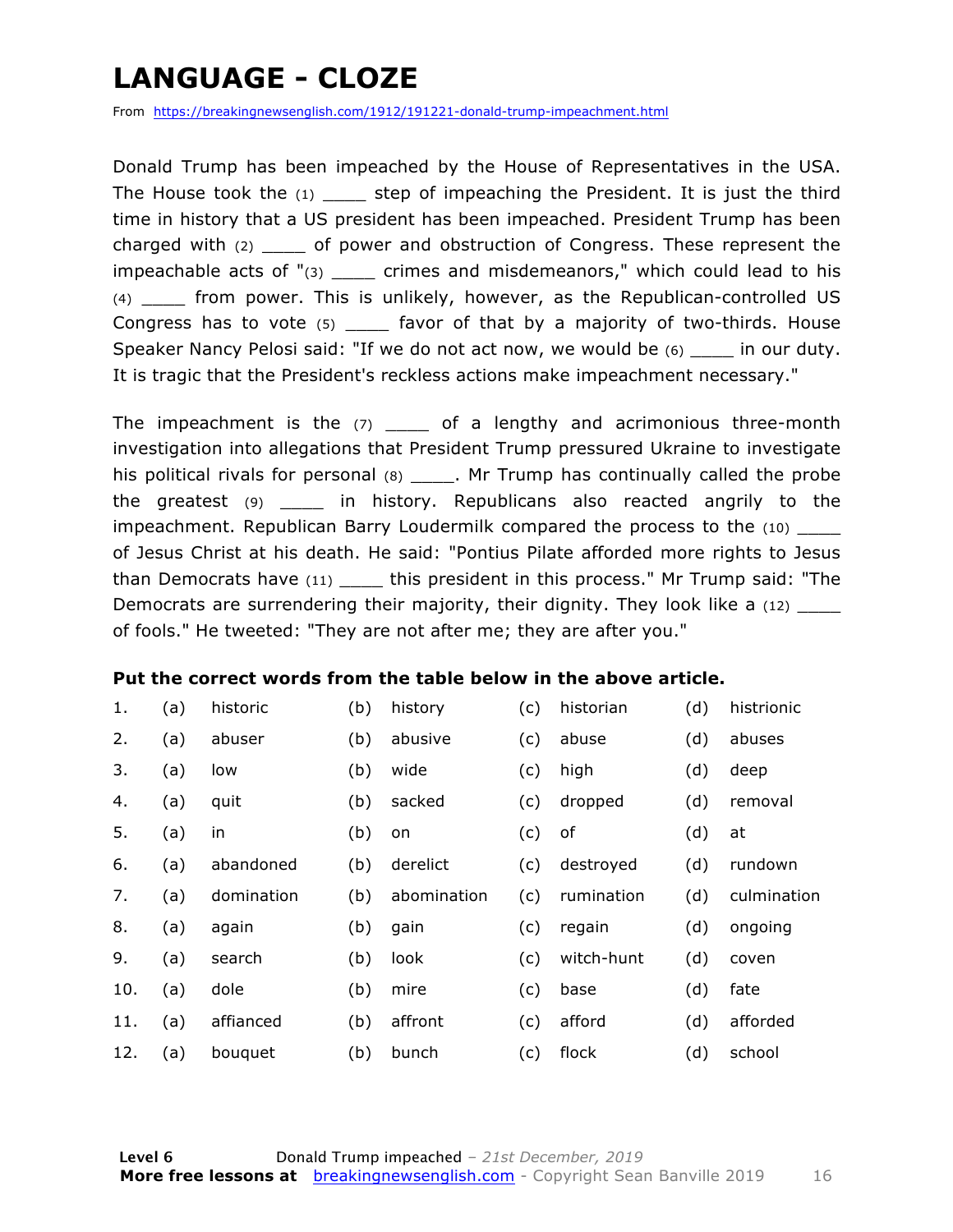### **SPELLING**

From https://breakingnewsenglish.com/1912/191221-donald-trump-impeachment.html

#### **Paragraph 1**

- 1. abuse of power and tsrobtcouin of Congress
- 2. high crimes and ioesasermdmn
- 3. These nsepetrre the impeachable acts
- 4. we would be decilrte in our duty
- 5. It is aitrgc
- 6. the President's sklreecs actions

#### **Paragraph 2**

- 7. The impeachment is the imutlnanico
- 8. a lengthy and uoranosicim three-month investigation
- 9. investigate his political srialv
- 10. Republicans also decreta angrily
- 11. Pilate drofdfae more rights to Jesus
- 12. ueirsredgnnr their majority, their dignity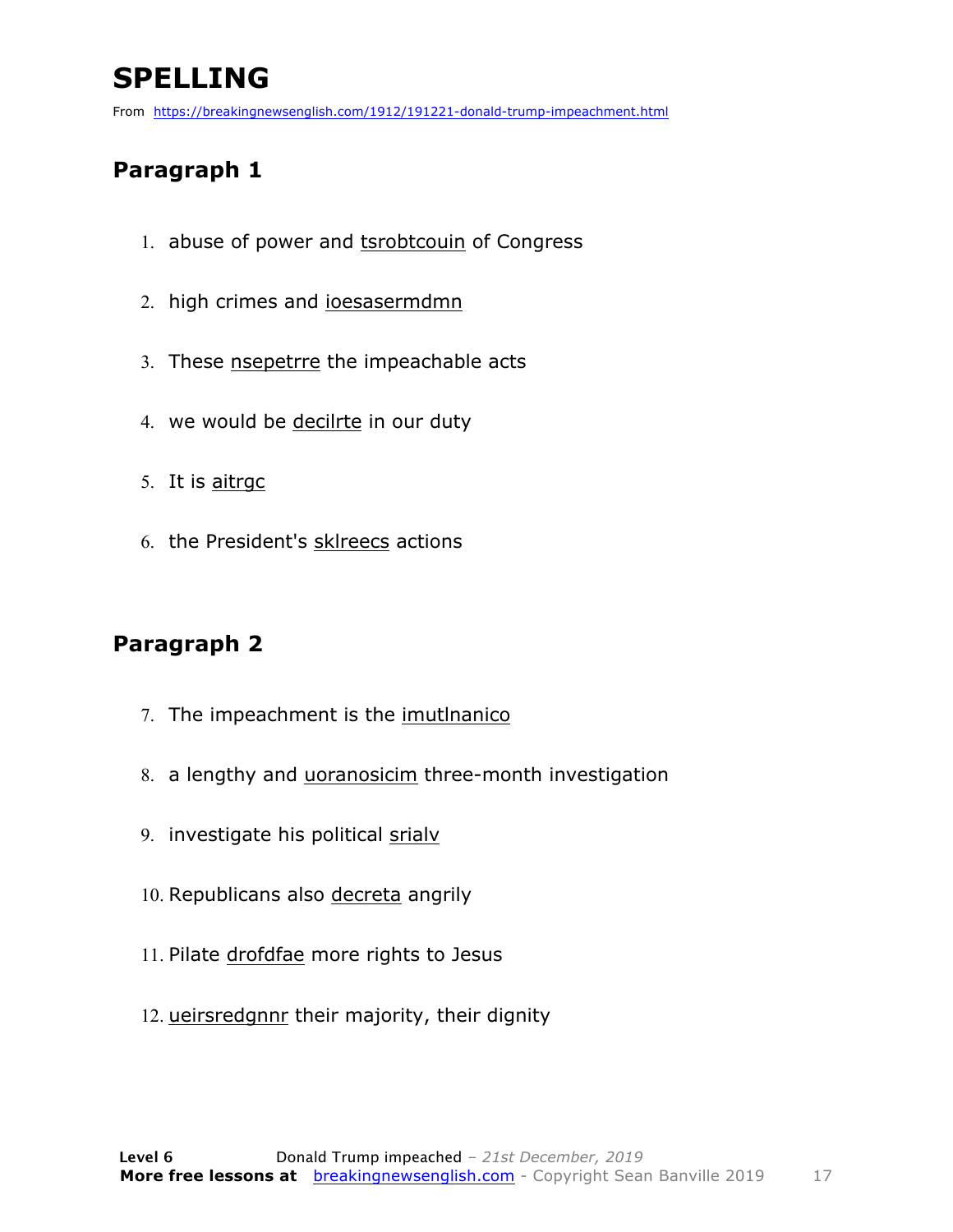### **PUT THE TEXT BACK TOGETHER**

From https://breakingnewsenglish.com/1912/191221-donald-trump-impeachment.html

#### **Number these lines in the correct order.**

- ( *1* ) Donald Trump has been impeached by the House of Representatives in the USA. The House took the historic
- ( ) derelict in our duty. It is tragic that the President's reckless actions make impeachment necessary."
- ( ) to his removal from power. This is unlikely, however, as the Republican-controlled US Congress has to vote in
- ( ) death. He said: "Pontius Pilate afforded more rights to Jesus than Democrats have afforded this
- ( ) impeached. President Trump has been charged with abuse of power and obstruction
- ( ) step of impeaching the President. It is just the third time in history that a US president has been
- ( ) majority, their dignity. They look like a bunch of fools." He tweeted: "They are not after me; they are after you."
- ( ) The impeachment is the culmination of a lengthy and acrimonious three-month investigation into
- ( ) of Congress. These represent the impeachable acts of "high crimes and misdemeanors," which could lead
- ( ) president in this process." Mr Trump said: "The Democrats are surrendering their
- ( ) angrily to the impeachment. Republican Barry Loudermilk compared the process to the fate of Jesus Christ at his
- ( ) favor of that by a majority of two-thirds. House Speaker Nancy Pelosi said: "If we do not act now, we would be
- ( ) allegations that President Trump pressured Ukraine to investigate his political rivals for personal
- ( ) gain. Mr Trump has continually called the probe the greatest witchhunt in history. Republicans also reacted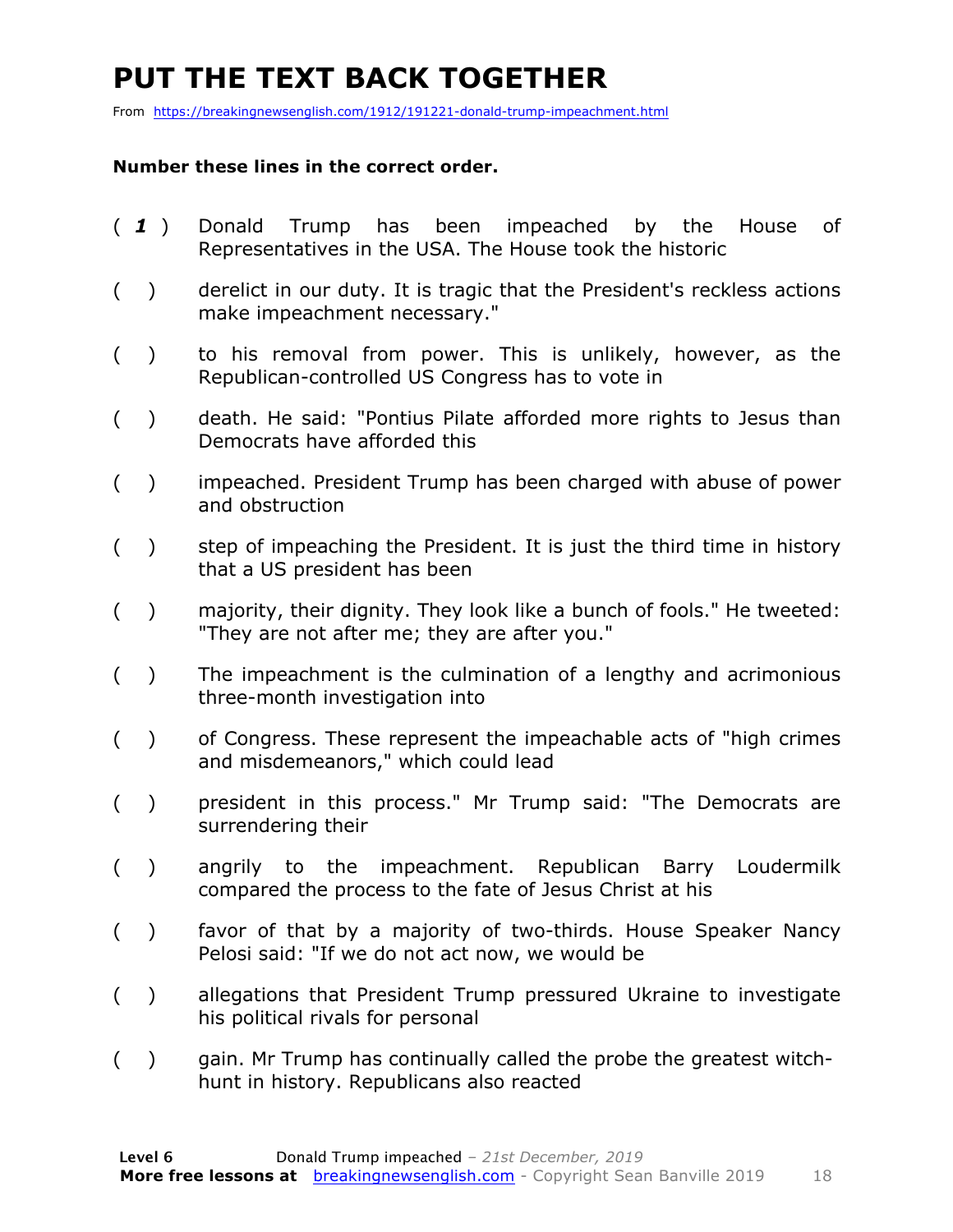#### **PUT THE WORDS IN THE RIGHT ORDER**

From https://breakingnewsenglish.com/1912/191221-donald-trump-impeachment.html

- 1. history . the time just in is It third
- 2. been with of power . abuse Trump President has charged
- 3. high the crimes . of represent acts impeachable These
- 4. by Vote of that majority . in favor a
- 5. impeachment The reckless actions President's make necessary .
- 6. and lengthy A acrimonious three-month investigation .
- 7. his rivals personal Investigate political for gain .
- 8. the greatest is in probe The history . witch-hunt
- 9. majority, their Democrats their dignity . The surrendering are
- 10. a bunch of They like fools . look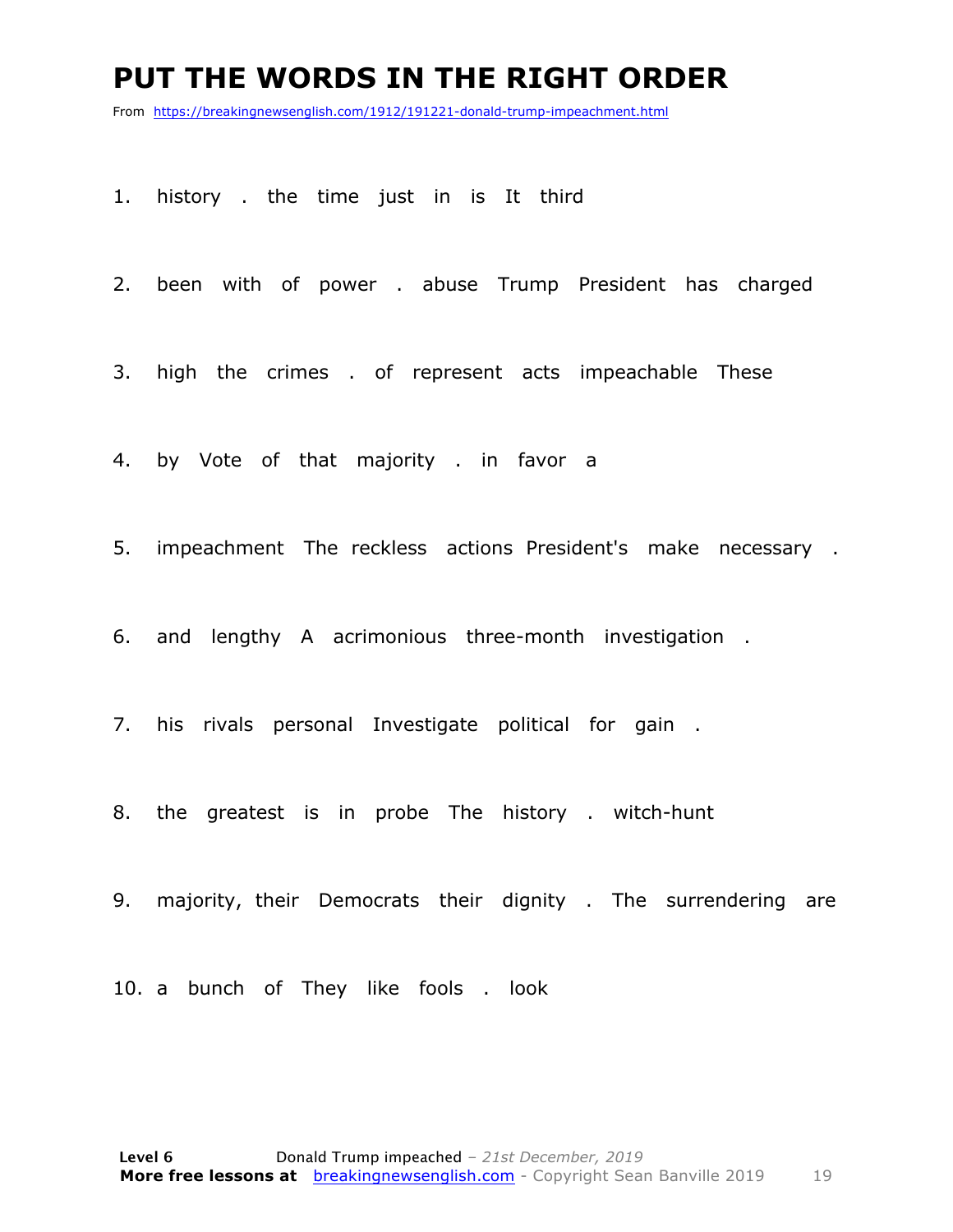### **CIRCLE THE CORRECT WORD (20 PAIRS)**

From https://breakingnewsenglish.com/1912/191221-donald-trump-impeachment.html

Donald Trump has been impeached by the House of Representatives in the USA. The House took the *historic / historian* step of impeaching the President. It is just the third *times / time* in history that a US president has been impeached. President Trump has been *changed / charged* with abuse of power and *construction / obstruction* of Congress. These represent the impeachable acts of "high *criminals / crimes* and misdemeanors," which could lead to his removal *of / from* power. This is unlikely, *however / although*, as the Republican-controlled US Congress has to vote *on / in* favor of that by a majority of two-thirds. House Speaker Nancy Pelosi said: "If we do not act now, we would be *derelict / abandoned* in our duty. It is tragic that the President's *wreck / reckless* actions make impeachment necessary."

The impeachment is the culmination *on / of* a lengthy and acrimonious three-month investigation *into / onto* allegations that President Trump pressured Ukraine to investigate his political *rivals / rebels* for personal *gain / again*. Mr Trump has continually called the *prove / probe* the greatest witch-hunt in history. Republicans also reacted *angry / angrily* to the impeachment. Republican Barry Loudermilk compared the process to the *fate / fete* of Jesus Christ at his death. He said: "Pontius Pilate *afforded / spent* more rights to Jesus than Democrats have afforded this president in this process." Mr Trump said: "The Democrats are *purchasing / surrendering* their majority, their dignity. They look like a *bunch / bouquet* of fools." He tweeted: "They are not after me; they are after you."

#### **Talk about the connection between each pair of words in italics, and why the correct word is correct.**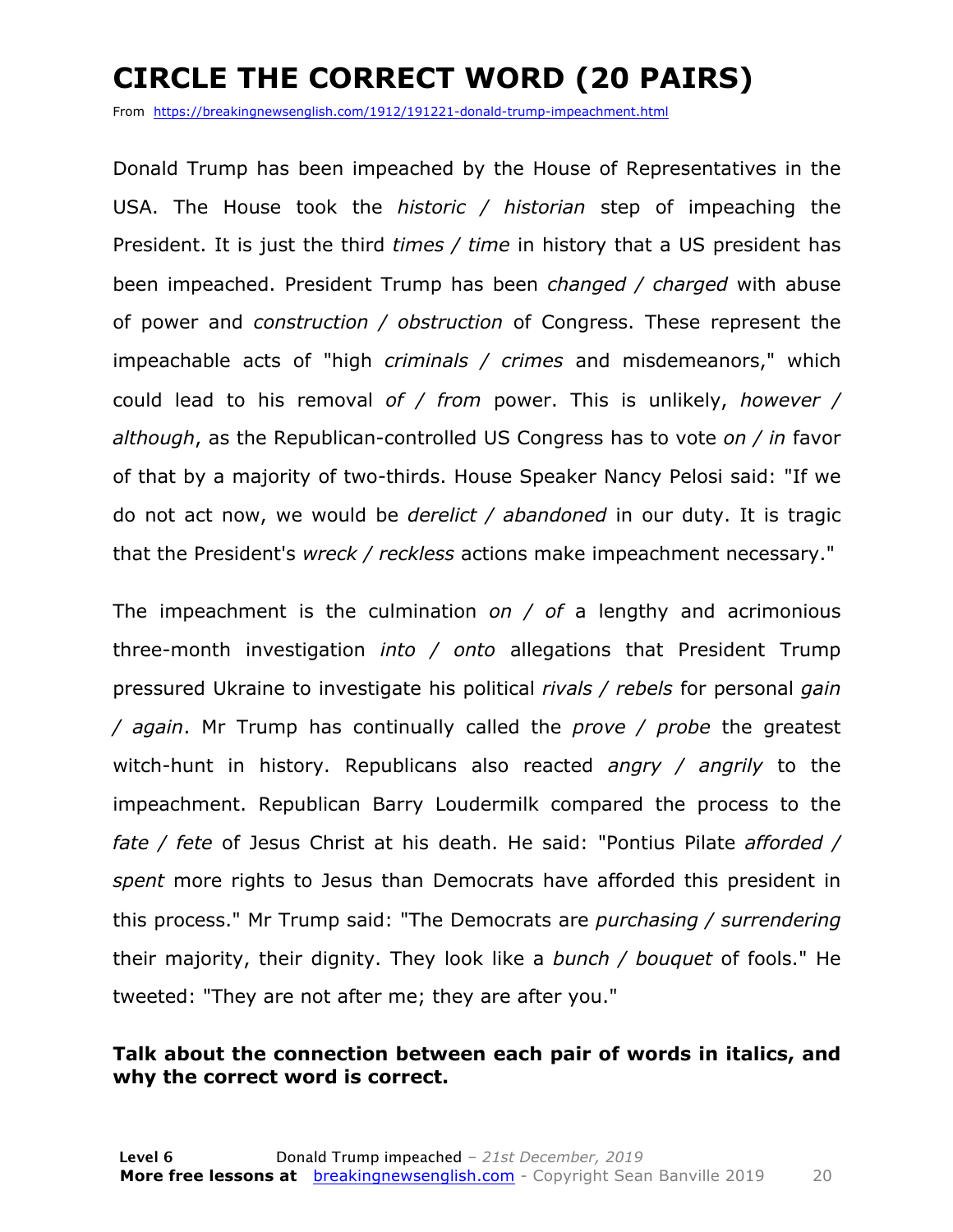### **INSERT THE VOWELS (a, e, i, o, u)**

From https://breakingnewsenglish.com/1912/191221-donald-trump-impeachment.html

D\_n\_l d T r\_m p h\_s b\_ **\_** n \_m p\_ **\_** c h\_d b y t h\_ H \_ **\_** s\_ \_f R\_p r\_s\_n t\_t\_v\_s \_n t h\_ U S A . T h\_ H\_ **\_**  s\_ t\_ **\_** k t h\_ h\_s t\_r\_c s t\_p \_f \_m p\_ **\_** c h\_n g t h\_ P r\_s\_d\_n t . I t \_s j\_s t t h\_ t h\_r d t\_m\_ \_n h\_s t\_r y t h\_t \_ U S p r\_s\_d\_n t h\_s b\_ **\_** n \_m p\_ **\_** c h\_d . P r\_s\_d\_n t T r\_m p h\_s b\_ **\_** n c h \_r g\_d w\_t h \_b\_s\_ \_f p\_w\_r \_n d \_b s t r\_c t\_ **\_** n \_f C\_n g r\_s s . T h\_s\_ r\_p r\_s\_n t t h\_ \_m p\_ **\_** c h\_b l\_ \_c t s \_f " h\_g h c r\_m\_s \_n d m\_s d\_m\_ **\_** n\_r s , " w h\_c h c\_ **\_** l d l\_ **\_**  d t\_ h\_s r\_m\_v\_l f r\_m p\_w\_r . T h\_s \_s \_n l\_k\_l y , h\_w\_v\_r , \_s t h\_ R\_p\_b l\_c\_n - c\_n t r\_l l\_d U S C\_n g r\_s s h\_s t\_ v\_t\_ \_n f\_v\_r \_f t h\_t b y \_ m\_j\_r\_t y \_f t w\_ - t h\_r d s . H\_ **\_** s\_ S p\_ **\_** k\_r N\_n c y P\_l\_s\_ s\_ **\_** d : " I f w\_ d\_ n\_t \_c t n\_w , w\_ w\_ **\_** l d b\_ d\_r\_l\_c t \_n \_ **\_** r d\_t y . I t \_s t r\_g\_c t h\_t t h\_ P r\_s\_d\_n t ' s r\_c k l\_s s \_c t\_ **\_** n s m\_k\_ \_m p\_ **\_**  c h m\_n t n\_c\_s s\_r y . "

T h\_ \_m p\_ **\_** c h m\_n t \_s t h\_ c\_l m\_n\_t\_ **\_** n \_f \_ l\_n g t h y \_n d \_c r\_m\_n\_ **\_ \_** s t h r\_ **\_** - m\_n t h \_n v\_s t\_g\_t\_ **\_** n \_n t\_ \_l l\_g\_t\_ **\_** n s t h\_t P r\_s\_d\_n t T r\_m p p r\_s s\_r\_d U k r\_ **\_** n\_ t\_ \_n v\_s t\_g\_t\_ h\_s p\_l\_t\_c\_l r\_v\_l s f\_r p\_r s\_n\_l g\_ **\_** n . M r T r\_m p h\_s c\_n t\_n\_ **\_** l l y c\_l l\_d t h\_ p r\_b\_ t h\_ g r\_ **\_** t\_s t w\_t c h - h\_n t \_n h\_s t\_r y . R\_p\_b l\_c\_n s \_l s\_ r\_ **\_** c t\_d \_n g r\_l y t\_ t h\_ \_m p\_ **\_** c h m\_n t . R\_p\_b l\_c\_n B\_r r y L \_ **\_** d\_r m\_l k c\_m p\_r\_d t h\_ p r\_c\_s s t\_ t h\_ f\_t\_ \_f J\_s\_s C h r\_s t \_t h\_s d \_ **\_** t h . H\_ s\_ **\_** d : " P\_n t \_ **\_** s P\_l\_t\_ \_f f\_r d\_d m\_r\_ r\_g h t s t\_ J\_s\_s t h\_n D\_m\_c r\_t s h\_v\_ \_f f\_r d\_d t h\_s p r\_s\_d\_n t \_n t h\_s p r\_c\_s s . " M r T r\_m p s\_ **\_** d : " T h\_ D\_m\_c r\_t s \_r\_ s\_r r\_n d\_r\_n g t h\_ **\_** r m\_j\_r\_t y , t h\_ **\_** r d\_g n\_t y . T h\_y l\_ **\_** k l\_k\_ \_ b\_n c h \_f f\_ **\_** l s . " H\_ t w\_ **\_** t\_d : " T h\_y \_r\_ n\_t \_f t\_r m\_; t h\_y \_r\_  $_{f}$  t\_r y\_\_ . "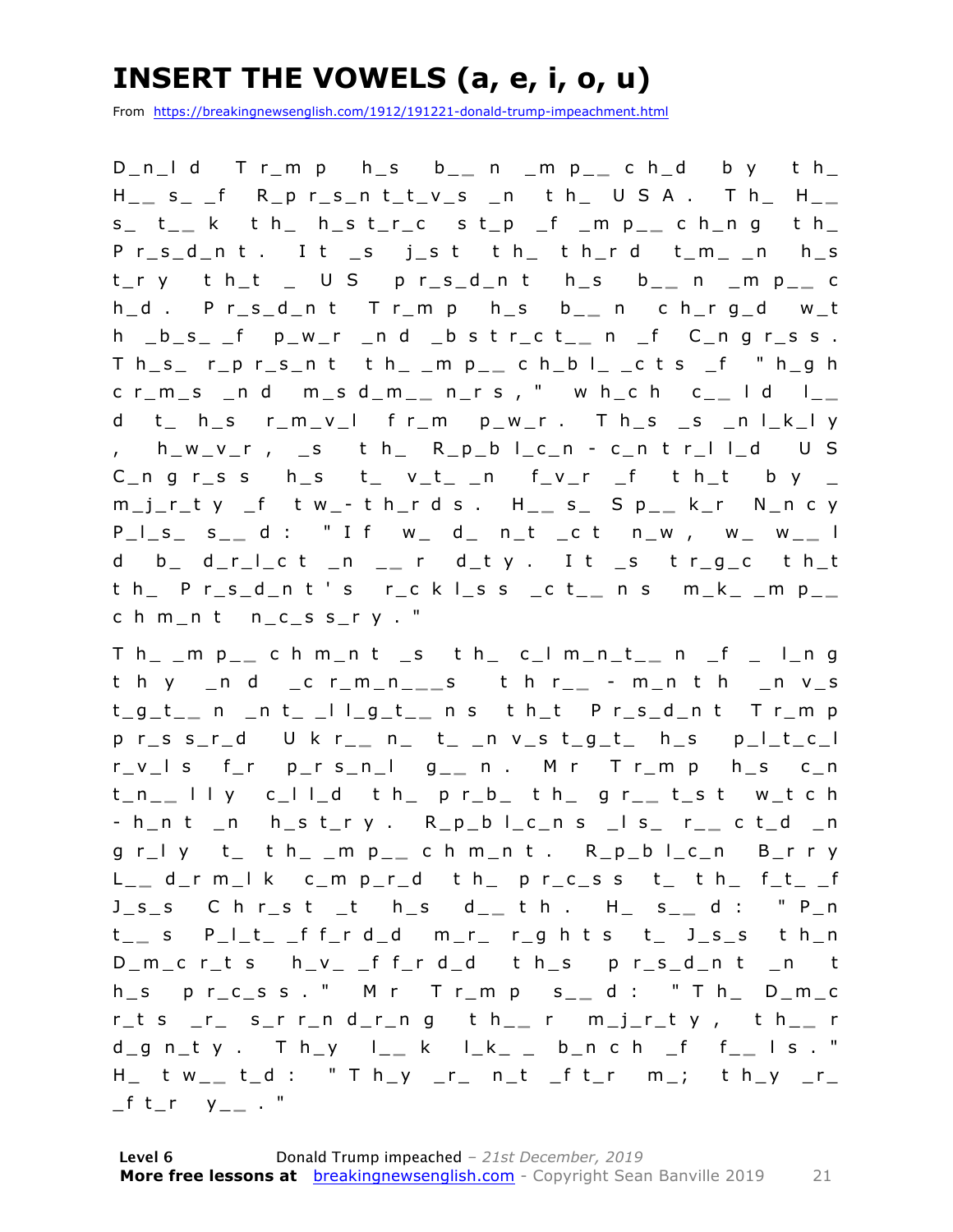#### **PUNCTUATE THE TEXT AND ADD CAPITALS**

From https://breakingnewsenglish.com/1912/191221-donald-trump-impeachment.html

donald trump has been impeached by the house of representatives in the usa the house took the historic step of impeaching the president it is just the third time in history that a us president has been impeached president trump has been charged with abuse of power and obstruction of congress these represent the impeachable acts of high crimes and misdemeanors which could lead to his removal from power this is unlikely however as the republican controlled us congress has to vote in favor of that by a majority of two thirds house speaker nancy pelosi said if we do not act now we would be derelict in our duty it is tragic that the presidents reckless actions make impeachment necessary

the impeachment is the culmination of a lengthy and acrimonious threemonth investigation into allegations that president trump pressured ukraine to investigate his political rivals for personal gain mr trump has continually called the probe the greatest witchhunt in history republicans also reacted angrily to the impeachment republican barry loudermilk compared the process to the fate of jesus christ at his death he said pontius pilate afforded more rights to jesus than democrats have afforded this president in this process mr trump said the democrats are surrendering their majority their dignity they look like a bunch of fools he tweeted they are not after me they are after you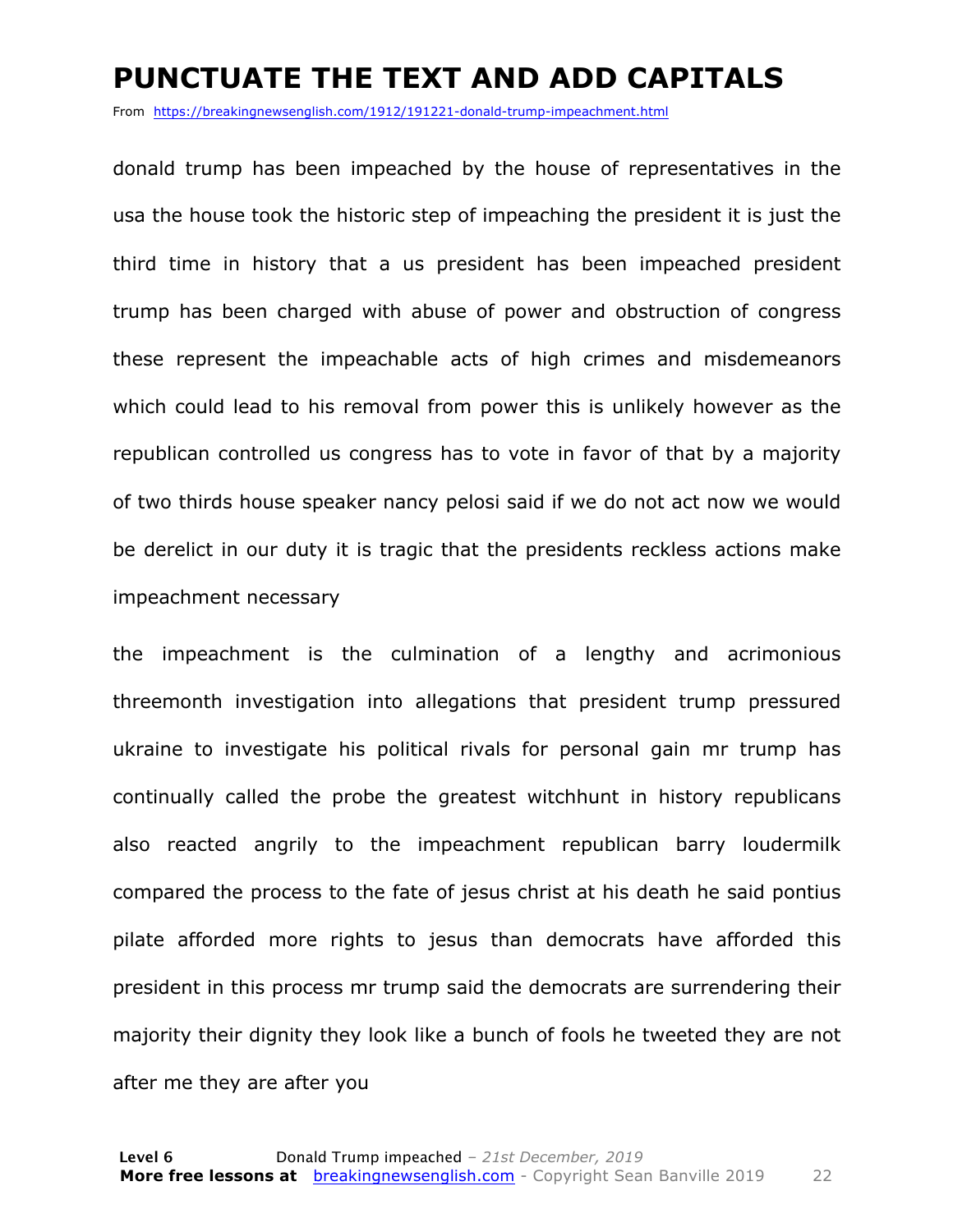## **PUT A SLASH ( / ) WHERE THE SPACES ARE**

From https://breakingnewsenglish.com/1912/191221-donald-trump-impeachment.html

DonaldTrumphasbeenimpeachedbytheHouseofRepresentativesinth eUSA.TheHousetookthehistoricstepofimpeachingthePresident.Itisj ustthethirdtimeinhistorythataUSpresidenthasbeenimpeached.Presi dentTrumphasbeenchargedwithabuseofpowerandobstructionofCon gress.Theserepresenttheimpeachableactsof"highcrimesandmisde meanors,"whichcouldleadtohisremovalfrompower.Thisisunlikely,ho wever,astheRepublican-controlledUSCongresshastovoteinfavorof thatbyamajorityoftwo-thirds.HouseSpeakerNancyPelosisaid:"Ifw edonotactnow,wewouldbederelictinourduty.ItistragicthatthePresid ent'srecklessactionsmakeimpeachmentnecessary."Theimpeachme ntistheculminationofalengthyandacrimoniousthree-monthinvestig ationintoallegationsthatPresidentTrumppressuredUkrainetoinvesti gatehispoliticalrivalsforpersonalgain.MrTrumphascontinuallycalledt heprobethegreatestwitch-huntinhistory.Republicansalsoreacteda ngrilytotheimpeachment.RepublicanBarryLoudermilkcomparedthe processtothefateofJesusChristathisdeath.Hesaid:"PontiusPilateaffo rdedmorerightstoJesusthanDemocratshaveaffordedthispresidentin thisprocess."MrTrumpsaid:"TheDemocratsaresurrenderingtheirma jority,theirdignity.Theylooklikeabunchoffools."Hetweeted:"Theyar enotafterme;theyareafteryou."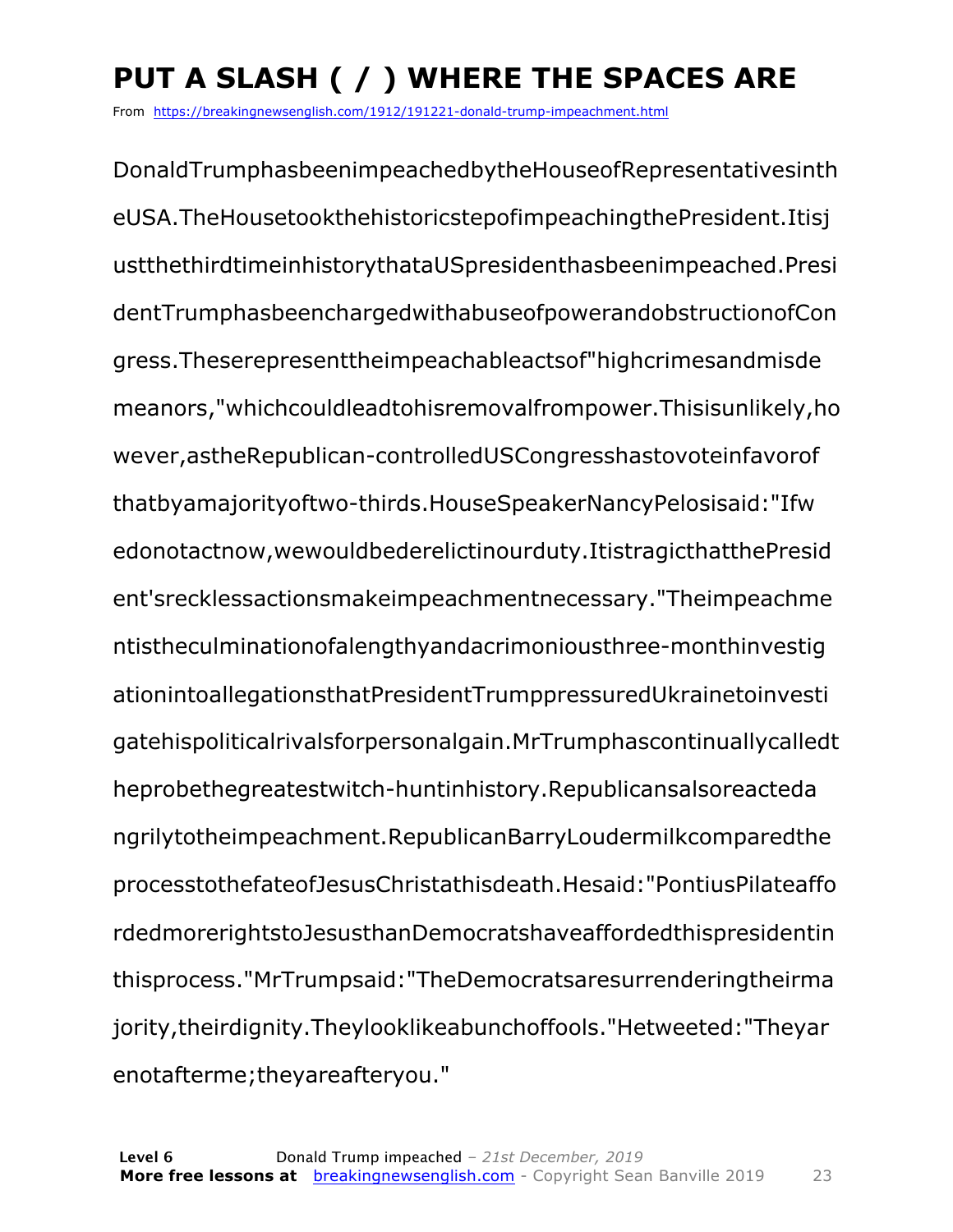### **FREE WRITING**

From https://breakingnewsenglish.com/1912/191221-donald-trump-impeachment.html

Write about Donald Trump for 10 minutes. Comment on your partner's paper.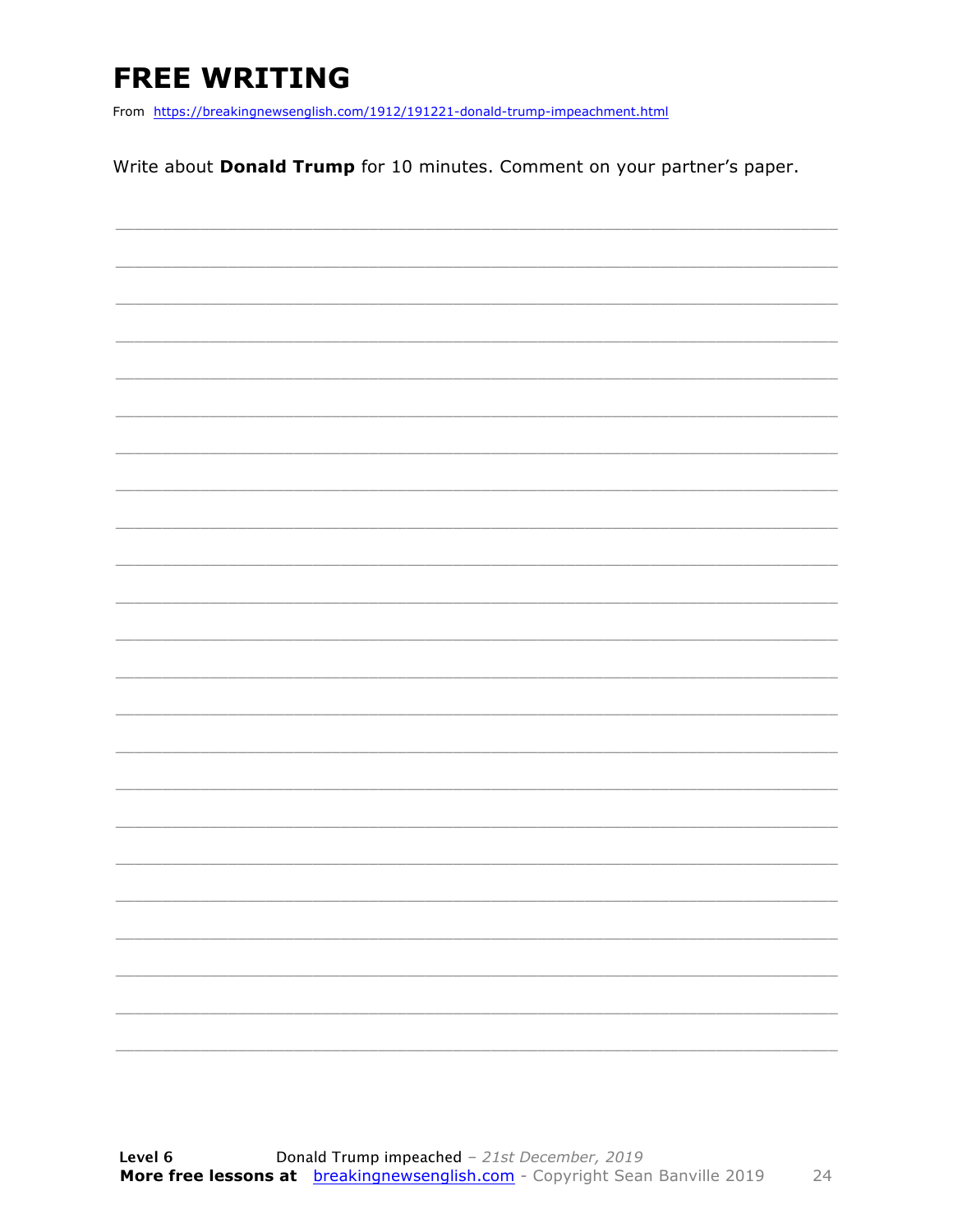### **ACADEMIC WRITING**

From https://breakingnewsenglish.com/1912/191221-donald-trump-impeachment.html

Donald Trump is the best US President ever and should not be impeached. Discuss.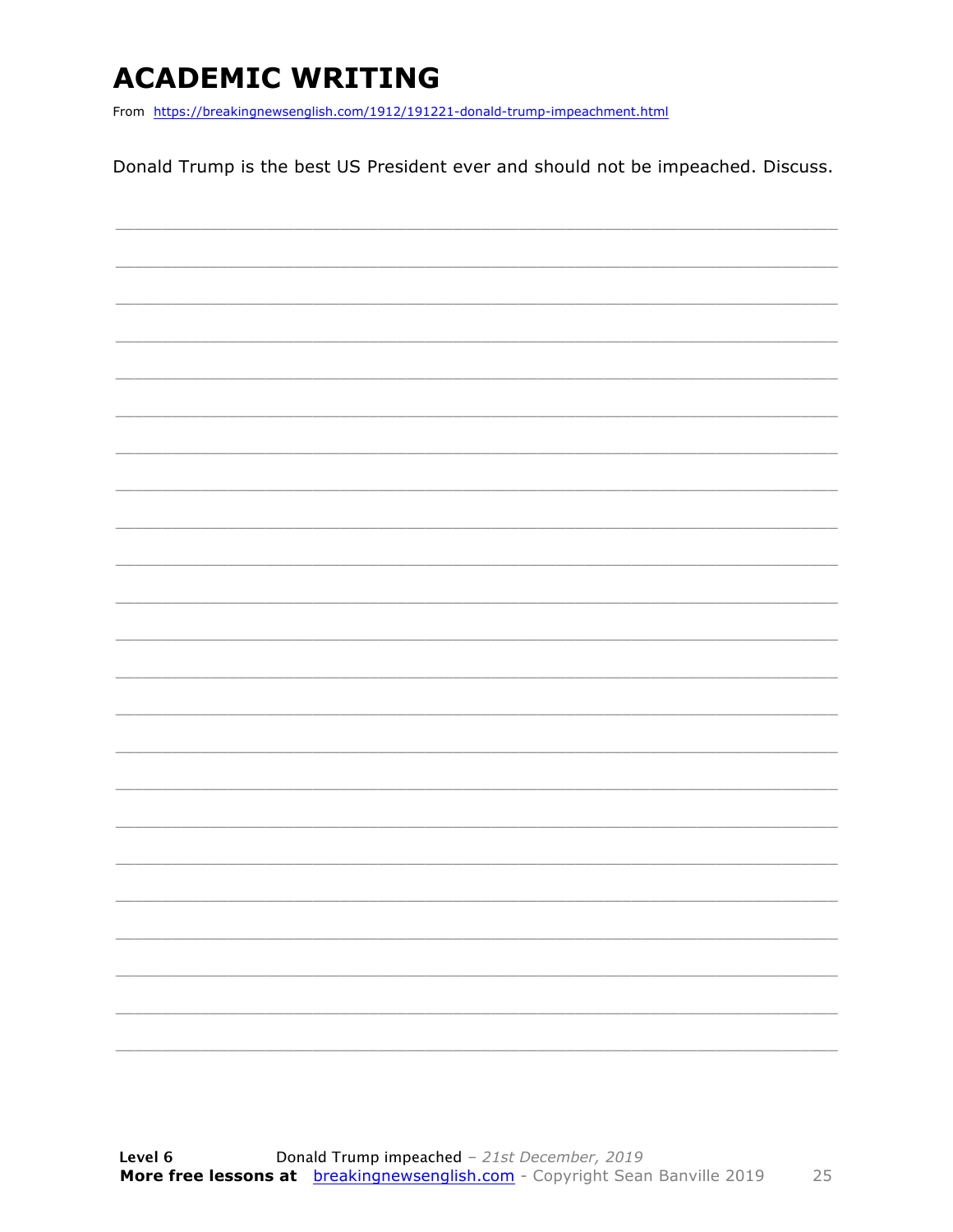#### **HOMEWORK**

**1. VOCABULARY EXTENSION:** Choose several of the words from the text. Use a dictionary or Google's search field (or another search engine) to build up more associations / collocations of each word.

**2. INTERNET:** Search the Internet and find out more about this news story. Share what you discover with your partner(s) in the next lesson.

**3. DONALD TRUMP:** Make a poster about Donald Trump. Show your work to your classmates in the next lesson. Did you all have similar things?

**4. IMPEACHMENT:** Write a magazine article about impeaching Donald Trump. Include imaginary interviews with people who are for and against this.

Read what you wrote to your classmates in the next lesson. Write down any new words and expressions you hear from your partner(s).

**5. WHAT HAPPENED NEXT?** Write a newspaper article about the next stage in this news story. Read what you wrote to your classmates in the next lesson. Give each other feedback on your articles.

**6. LETTER:** Write a letter to an expert on Donald Trump. Ask him/her three questions about him. Give him/her three of your ideas on his presidency. Read your letter to your partner(s) in your next lesson. Your partner(s) will answer your questions.